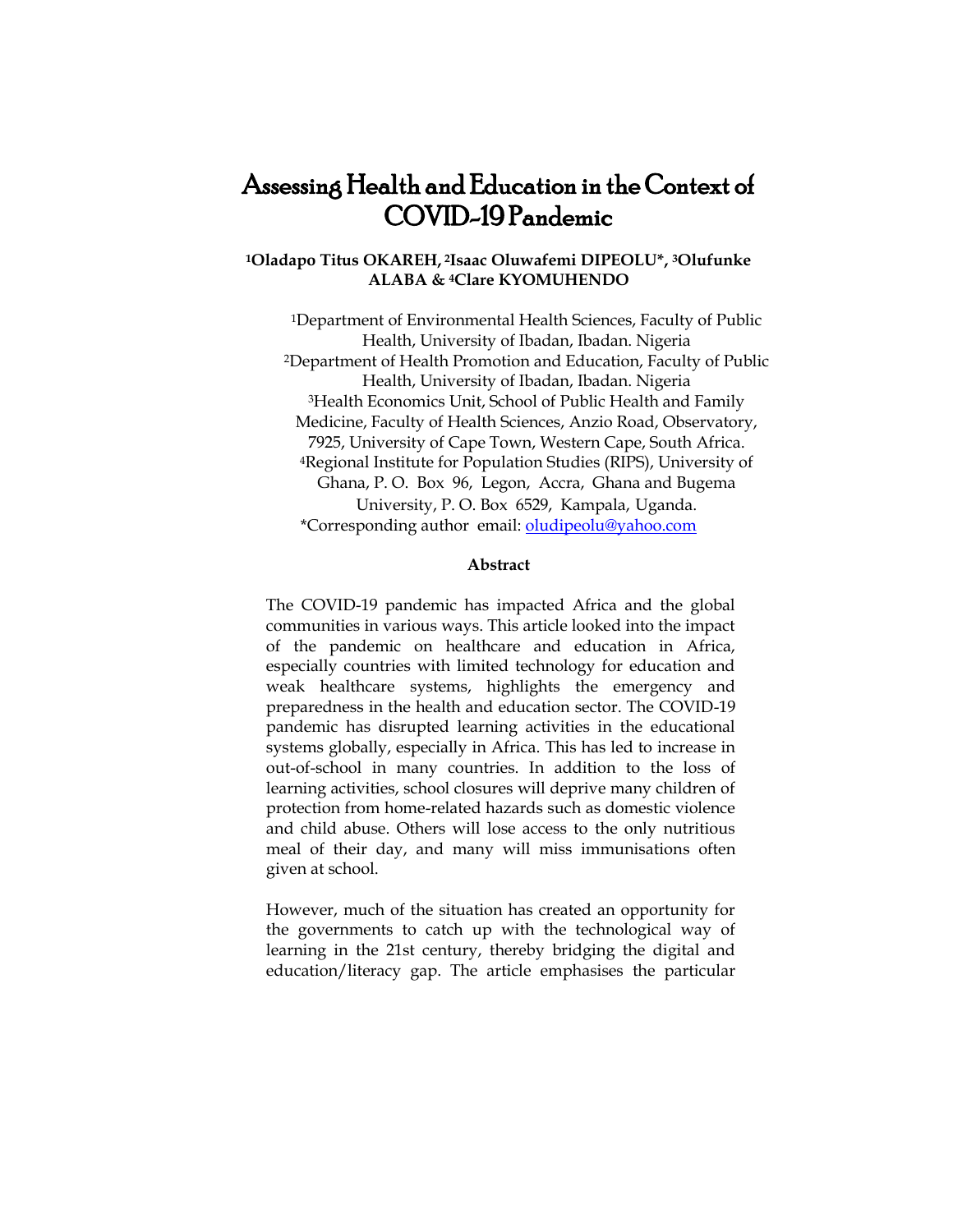concerns for care for persons with disabilities in preventing the spread of the virus.

**Keywords**: COVID-19, Health systems, Schooling, literacy gap.

# **Introduction**

The distinct functions of education and health as the most critical drivers in promoting human development have been extensively researched (Bloom, 2007). Taking advantage of how the two factors interact, among other factors, greatly impacts our understanding of the development process. Taking advantage of how the two factors interact, among other factors, carry significant implications for our understanding of the development process and policy. Better education and better health are essential goals in themselves. Education is one of the most crucial viable investments for any country and a necessary key in achieving all the Sustainable Development Goals (SDGs). Education is one of the fundamental human rights of any citizen, and better or quality education tends to improve people's welfare (Bloom, 2007). As a key to development, education fosters and enhances work and life skills such as confidence and sociability. These individuals' skills promote economic growth on a societal level via increased productivity and, potentially, better governance (Hannum and Buchmann, 2006).

The controversy about whether better education leads to better health or better health leads to a better education has been on for a long time. The common notion about the controversy is that the more educated you are, the higher your income leads to better health. Nevertheless, better health could help people become more educated as we found in timely and complete vaccination of under-five children, and watch them grow. When the controversy is attended to logically, the government can decide whether to invest more in education or health care. Is the prevalence of diseases higher in persons with a low level of education and decreasing morbidity rates related to the increase in education? We will discuss the influence of COVID-19 on health, education, and man's environment.

The coronavirus pandemic discovered in 2019, also known as the COVID-19 pandemic, affected healthcare and educational systems globally. They exerted lots of pressure on the weak or inadequate health systems and led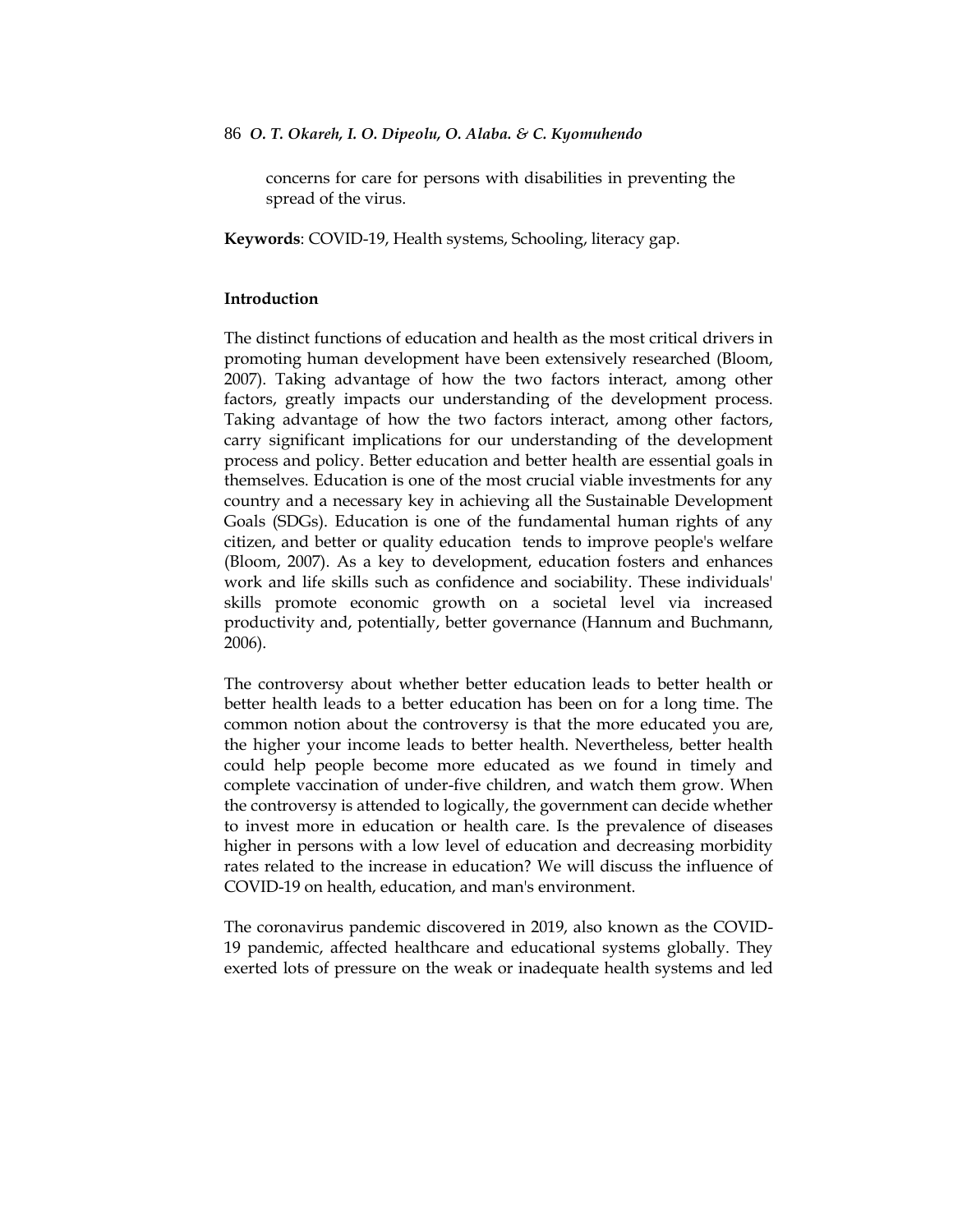to schools, colleges, and universities' closure. The World Health Organisation (WHO) categorised Nigeria as one of the 13 high-risk African countries to spread COVID-19. Nigeria is also among the vulnerable African nations, given the weak state of the healthcare systems (Amzat, Aminu, Kolo, Akinyele, Ogundairo and Danjibo, 2020; Marbot, 2020). There are still communities without healthcare facilities in Africa, apart from the scarcity of health workers (Amzat, 2011). Across the world, most governments, for the time being, closed all educational institutions to reduce the spread of COVID-19 (UNESCO, 2020). Closure of schools didn"t affect students, teachers, and their families alone (Bao, Qu, Zhang and Hogan, (2020), but have severe economic and societal consequences (Aristovnik, Keržič, Ravšelj, Tomaževič and Umek, 2020; Lindzon, 2020; UNESCO, 20200 as well as access to healthcare (Feuer, 2020).

The COVID-19 pandemic poses significant risks to the continuity of healthcare services, especially in countries with a high prevalence of some diseases and weak and over-burdened health systems (Golin, Godfrey, Firth, Lee, Minior, Phelps, Raizes, Ake, and Siberry, 2020). It negatively impacts the health systems as healthcare workers are overwhelmed with the care of COVID-19 patients. Lynch and Pusey-Murray (2021) reported that the COVID-19 pandemic drastically affected many countries' overburdened public health systems. Health workers are the direct frontline soldiers in the battle against COVID-19 (Lynch &Okachi, 2020) and are understandably exhausted. Many health workers are at elevated risk because of their high exposure to those infected with the virus. Many hospitals are quaking on the edge of being overwhelmed – or already there. Still, more people than ever need medical care for complications of COVID-19 (Cleveland Clinic, 2020). Some lessons from the epidemic were the need for sustainable investment in healthcare systems and the importance of developing resilient healthcare systems. It also reinforces the need for preparedness in crisis response and health emergencies (Lynch and Pusey-Murray, 2021).

School closures caused by the pandemic exacerbated existing inequalities, and that children who were already most at risk of being excluded from a quality education have been most affected (Human Rights Watch, 2020). The COVID-19 pandemic is revolutionising digital and online education globally. Still, Nigeria's children in rural and educationally or medically underserved communities are left behind as they are not equipped to adapt or transition to the new learning methods (Amorighoye, 2020).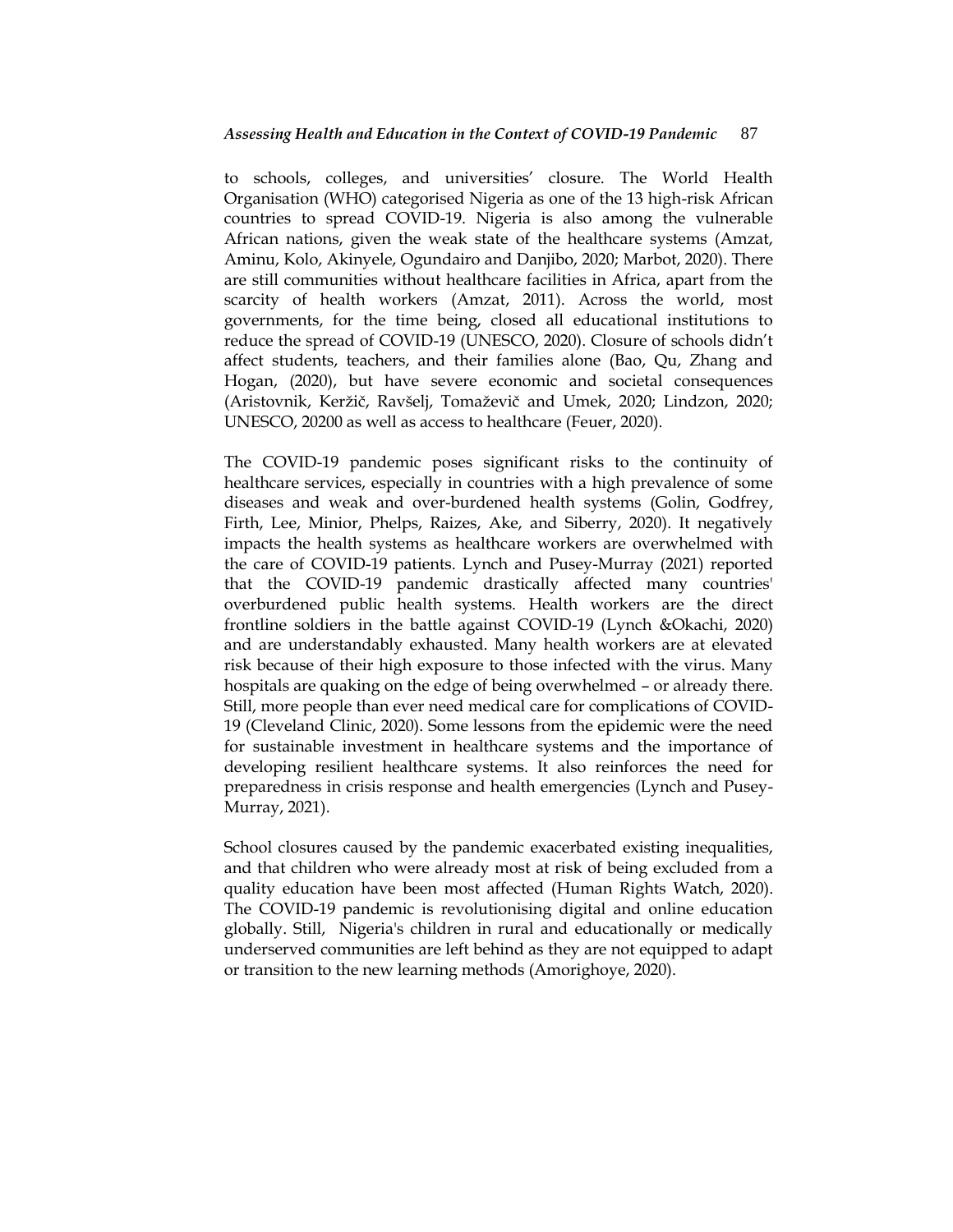After schools were closed across the continent in March 2020, adopting eLearning educational technology is the most rapid response to salvage the situation. However, many children received no education with the new teaching platform, and many received no instruction, feedback, or interaction with their teachers (Human Rights Watch, 2020). Even for those engaged in online or distance learning, students frequently studied fewer topics or less content. It was reported that during this period, many students shared feelings of stress, anxiety, isolation, and depression, which they linked to the lack of contact with their school community (Human Rights Watch, 2020).

The implications of these closures are enormous. In addition to the loss of learning activities, school closures will deprive many children of protection from home-related hazards such as domestic violence and child abuse. Others will lose access to the only nutritious meal of their day, and many will miss immunisations often given at school. Furthermore, school closures deprive children and adolescents of social and emotional experiences essential for their development and wellbeing.

In the battle against the spread of the disease, some COVID-19 preventive measures are put in place, which includes lockdown, restriction of movement, the shutdown of cities and border closures, which resulted in interruptions in testing, treatment, and prevention of other diseases (Amzat, Aminu, Kolo, Akinyele, Ogundairo and Danjibo, 2020; Ayowole, Ogbonna, Amoo, Babarinde, Nwafor, Enebeli, Sokomba, Adebayo and Ilesanmi, 2020). The pandemic has caused global social disruption by limiting international social relations. According to Amzat and Razum (2018), "the idea of "social distancing" negates regular social interaction, which is the bedrock of human society." The pandemic, which is of global health importance, also disrupts the usual norms of close physical contact since the disease can be transmitted through contact with individuals who already contracted the disease (Amzat *et al*., 2020). The usual norms of close physical contact and interaction are one the benefits in school attendance.

# **The context**

Although all sectors of the economy were affected by the COVID-19 pandemic, education has been hit hard; the lockdown due to the pandemic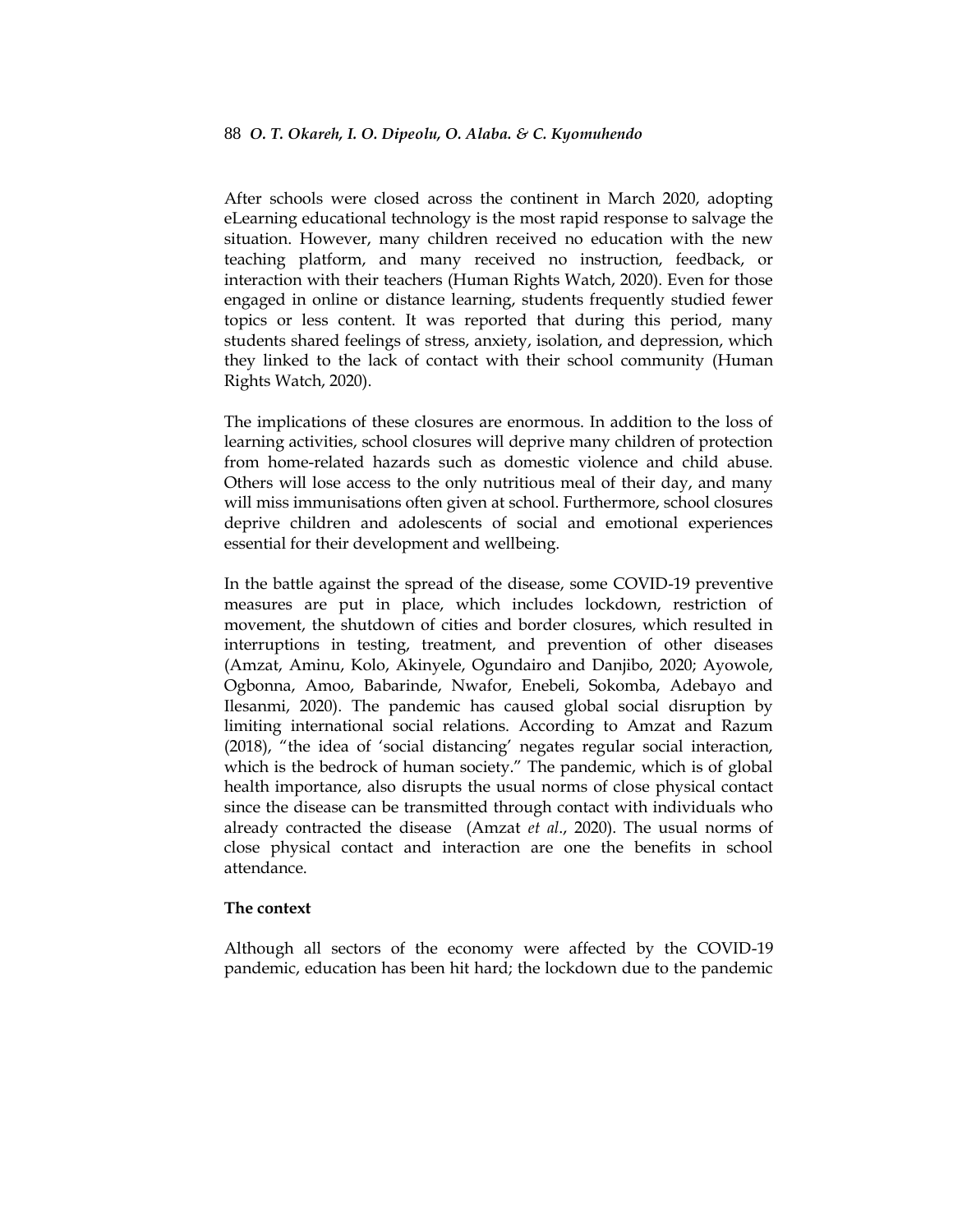has disrupted millions of school children and youth worldwide (Education Cannot Wait [ECW], 2020). Although health, water and sanitation are critical and essential needs responded to during disasters and pandemics like COVID-19, education or educational needs cannot be abandoned or set aside because they all have equal detrimental impacts if left unattended. The ''multiplying effect'' of the global coronavirus pandemic is that interruptions to education at all levels have long term implications for all students, especially for the most vulnerable (ECW, 2020). Part of the argument here was pupils whose foundational learning was not robust would be at risk of regression in the face of prolonged interruptions to education systems if not prevented early. Also, millions of children already deprived of the right to education, mostly girls, are vulnerable to health and wellbeing risks (both psychosocial and physical) during disasters and pandemics such as COVID-19 (ECW, 2020). According to UNESCO, the closure of schools in more than 180 countries due to COVID-19 has "laid bare inequalities in education, deficiencies in remote learning, the cost of the digital divide, as well as the important role schools play in student health and wellbeing" (UNESCO, 2020). The time has come for governments worldwide to reassess the current education or learning systems to meet these challenges. It is a once in a generation opportunity to improve education, alongside economies, to fight the current crisis. It is high time for education leaders and other stakeholders to use the period of disruption in our educational systems to ensure what people learn is relevant to their lives.

# **Health education approach to COVID-19 pandemic**

Undoubtedly, the global spread of coronavirus disease (COVID-19) has been a significant threat to public health as it has affected people worldwide in various unprecedented ways, both personally and professionally. The global community has implemented several strategies worldwide to limit the spread of COVID-19 infection, such as social distancing and local or national stay-at-home mandates. Although the strategies were necessary, it has resulted not only in the disruption of people's everyday routines or daily life in different ways but also significant financial challenges to our society and economy across almost all sectors, including health care (Panahi and Borna, 2014; Al-Balas *et al.*, 2020; Badawy and Radovic, 2020).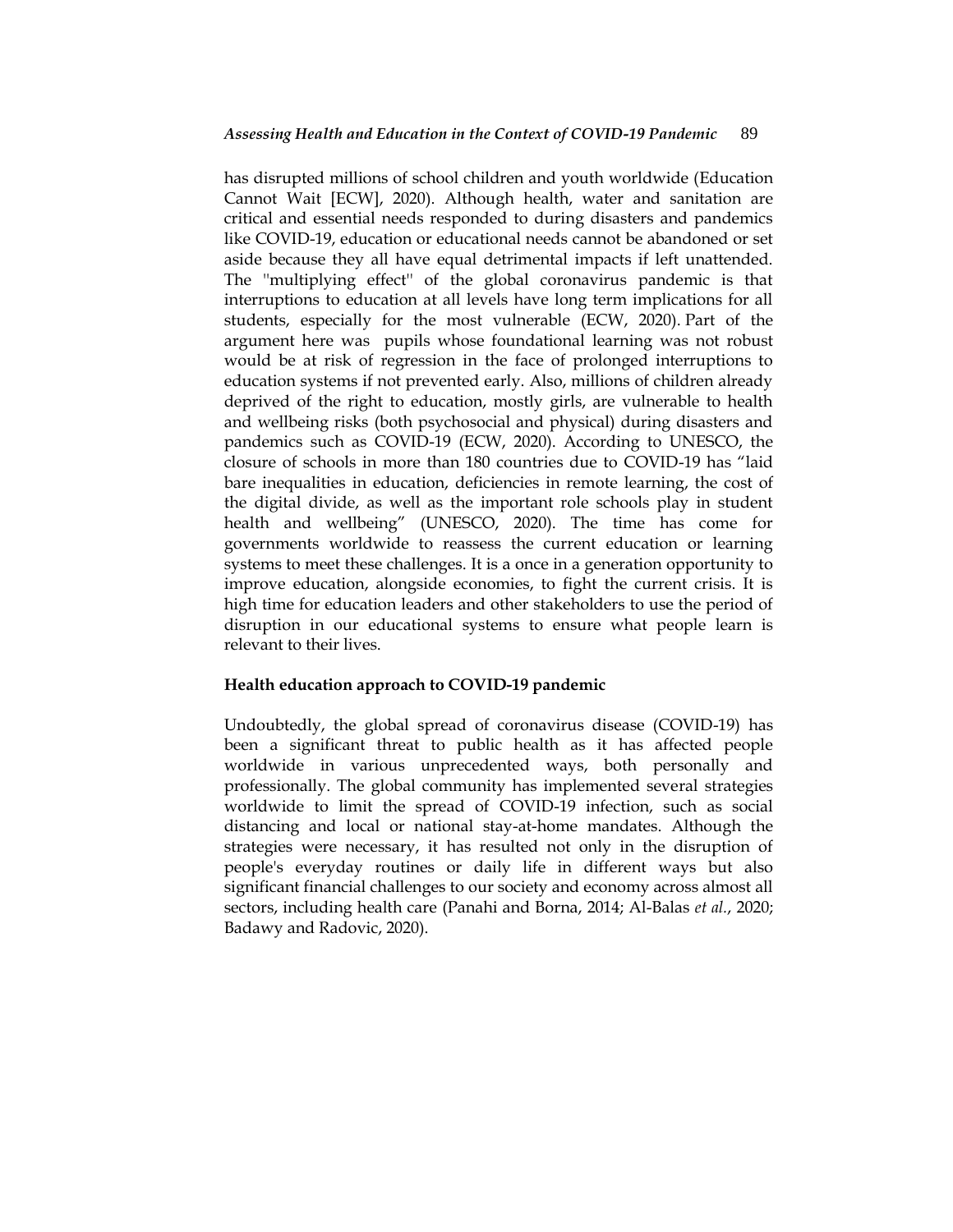Due to the global COVID-19 crisis, health education has been underscored, as the pandemic has pushed the global community to move towards digital approaches to optimise health education (Badawy and Radovic, 2020). In general, during clinical training, students receive both in-class theoretical lectures and seminars and in-hospital clinical rotations before the era of COVID-19, resulting in the adoption of distance e-Learning as a modality of teaching within medical schools (Al-Balas *et al.*, 2020). Distance eLearning in health education avails a suitable alternative to traditional learning to deliver high-quality education. However, the biggest challenge is that it heavily relies on the availability of essential infrastructures and efficient institutional strategies in its integration (Panahi and Borna, 2014; Al-Balas *et al.*, 2020).

Health education has transformed across the board due to the COVID-19 pandemic, with medical education also equally transformed in a matter of months by the telehealth revolution (Daodu *et al.*, 2020). The adoption of telehealth has allowed medical learners to observe and actively participate in patient care remotely during the COVID-19 crisis (Farber, 2020; Rasmussen *et al.*, 2020). There is extensive evidence in literature arguing for a renewed emphasis on the importance of telehealth in discerning medical history along with a perceptive observation-based exam (Panahi and Borna, 2014; Al-Balas *et al.*, 2020; Badawy and Radovic, 2020; Daodu *et al.*, 2020; Farber, 2020; Rasmussen *et al.*, 2020). Health education through online learning during the COVID-19 era has availed students and residents with opportunities to quickly learn the fundamentals of telehealthcare and, in some instances, make valuable suggestions from their perspective as digital natives (Klasen *et al.*, 2020). Undoubtedly, telehealth will be a significant part of these learners' clinical practices in the future.

# **Africa countries and national online curriculum**

Does it exist, or are contents adapted to children and adolescents' indigenous children, migrants and refugees in African countries when it comes to the national online curriculum? Education systems around the world were stress-tested by the COVID-19 pandemic. Due to the crisis, 190 countries faced complete or partial school closures, which resulted in more than 1.7 billion students being affected (UNICEF, 2020b). Hundreds of millions of learners were forced to stay home, forcing education policymakers to migrate from traditional teaching methods and thrive to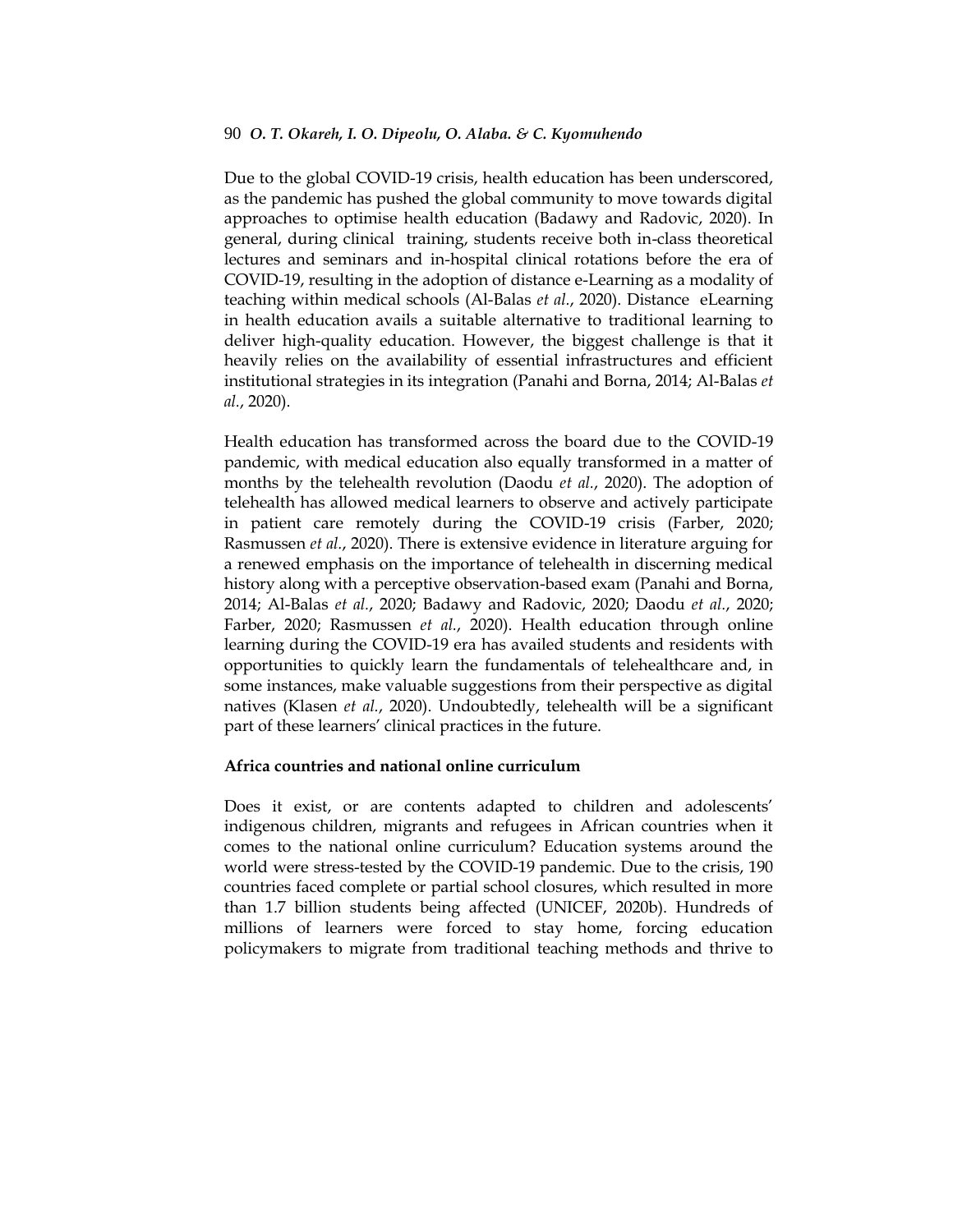ensure that classes continue and that the most vulnerable do not get left behind.

It is with no doubt that, even before the pandemic, children's learning in the middle-and low-income countries were already in crisis, with half of the 10 year-olds unable to understand a simple written sentence and more than a quarter billion children out of school (UNESCO, 2020). . The pandemic has only honed these inequities with the latest reported statistics, hitting school children in poorer countries particularly hard. However, across the globe, national governments worldwide have been quick to implement remote learning, mainly guided by their wealth.

School children in low- and lower-middle-income countries lost about four months of schooling since the start of the pandemic, compared to an average of six weeks among high-income countries (UNESCO, 2020). Findings from surveys on national education responses to COVID-19 from 149 countries between July and October 2020 showed that school children in low- and lower-middle-income countries were less likely to have access to remote learning or to be monitored on a day-to-day basis by teachers and were more likely to have delays in their schools reopening (UNESCO, 2020).



**Figure 1: School closures have varied by length, start date and moment in the academic year – evidence from selected countries.** (UNESCO, 2020).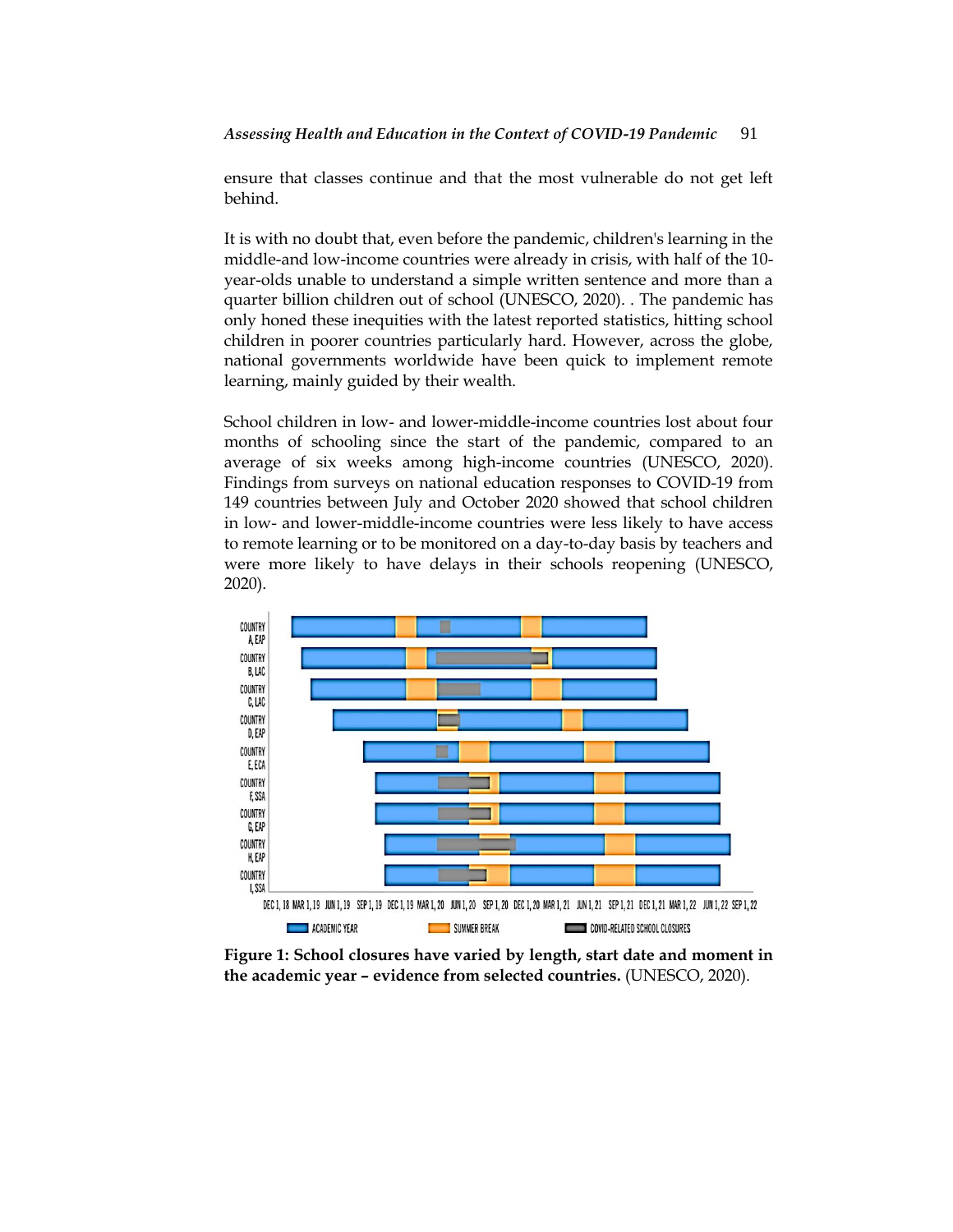Learning assessments is vital for measuring children's learning outcome and to monitor what they"ve learnt effectively. In all, 14% of countries argued that student learning progress was not tracked by teachers or schools and significant differences in monitoring practices were cited across socio-economic groups (Panahi and Borna, 2014; Al-Balas *et al.*, 2020; Badawy and Radovic, 2020; Daodu *et al.*, 2020; Klasen *et al.*, 2020; UNESCO, 2020). Only 3% of high-income countries reported that teachers do not track student learning progress, compared to 25% of low-income countries and 27% of lower-middle-income countries (Figure 1).

The vast pool of literature accessed reported: limited access of most vulnerable children to online learning platforms; the majority of the lowmiddle income countries do not have online curriculum, nor content adapted to children and adolescents with disabilities, indigenous children, migrants and refugees; limited knowledge and capacity of teachers to use online platforms and distance learning resources and lack of tools to monitor and evaluate the progress of learning outcomes (Panahi and Borna, 2014; Al-Balas *et al.*, 2020; Badawy and Radovic, 2020; Daodu *et al.*, 2020; Farber, 2020; Klasen *et al.*, 2020; Rasmussen *et al.*, 2020; UNESCO *et al*., 2020; U. and the World Bank and UNESCO, 2020).

# **Environmental education in achieving sustainable development goals during COVID 19 pandemic – environmental education and sustainable development goals**

Sustainable Development Goal (SDG) 4 ensures inclusive and equitable quality education and promotes lifelong learning opportunities for all. Achieving inclusive and quality education for all reaffirms the belief that education is one of the most powerful and proven vehicles for sustainable development. This goal ensures that all girls and boys complete free primary and secondary schooling by 2030. It also aims to provide equal access to affordable vocational training and eliminate gender and wealth disparities to achieve universal access to a quality higher education. It also seeks to ensure that all learners acquire the knowledge and skills needed to promote sustainable development. This includes education for sustainable development and lifestyles, human rights, gender equality, promotion of a culture of peace and non-violence, global citizenship, and cultural diversity appreciation.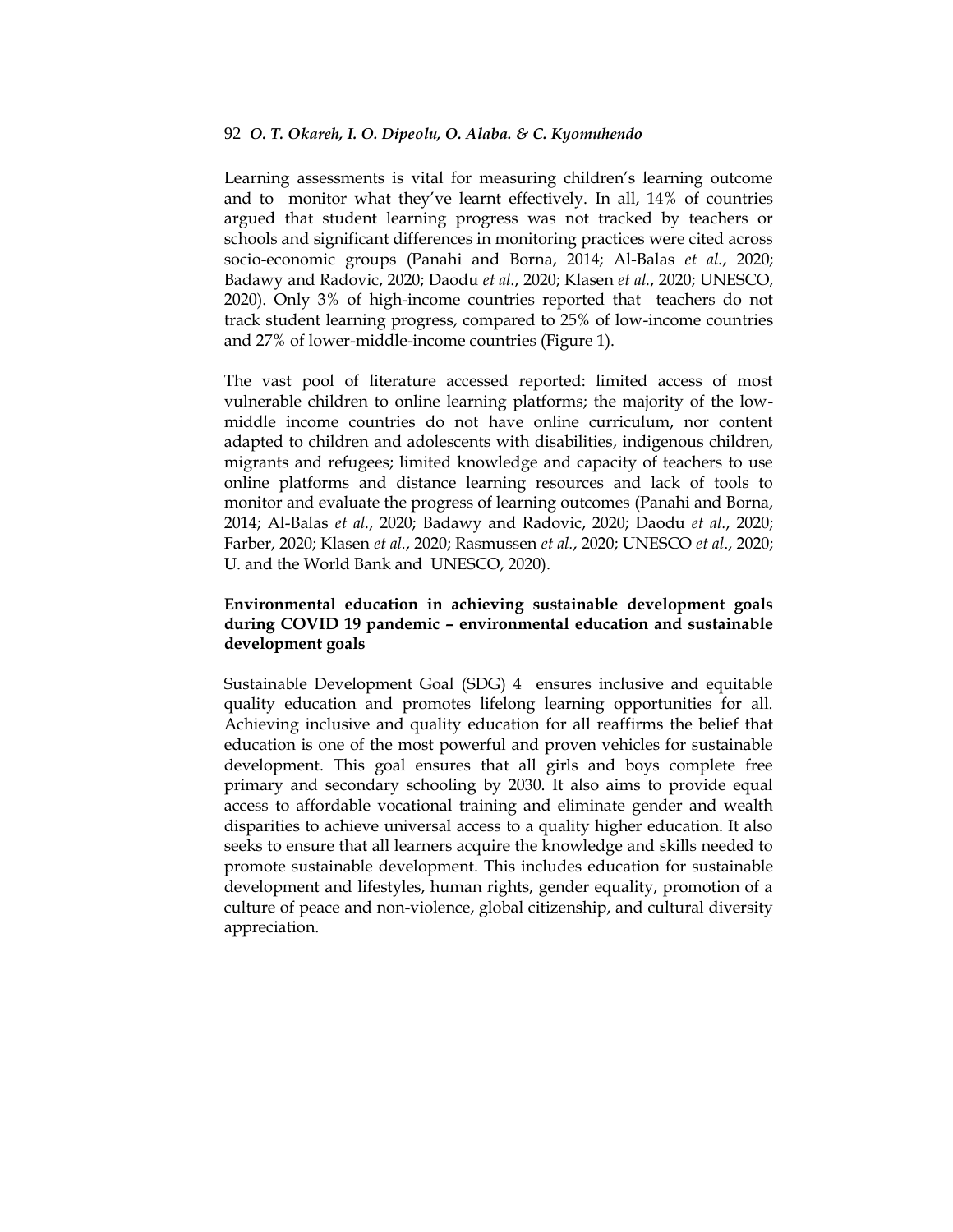This goal cut across all the SDGs horizontally and emerged as one of the most important goals for achieving SDGs. As education and human resource development is the key to this goal, the different areas related to education viz; education for sustainable development, environmental education, peace education, vocational education, higher education, etc. for everyone cutting across all sections of society is essential for success

# **Goals and objectives of environmental education**

The main goal of environmental education is to empower citizens to bring about change within their societies. With the help of creativity and cooperation, learning can ensure that all species are in equilibrium with their environment. Furthermore, one can increase public awareness and knowledge about current environmental issues or problems through environmental health education. This will equip the public with the necessary skills to make informed decisions and take responsible action. Environmental education will hence foster:

- i. Knowledge: Society will be aware of its environment, its issues, and humanity's responsibility. This knowledge is fundamental to come up with "reasoned but rapid decision making"
- ii. Awareness: Becoming aware of serious environmental problems is the first step towards action. This can, in turn, pose the necessary pressures for change to take place
- iii. Skills: To act effectively, individuals and social groups need to acquire the necessary skills to favour the environment regarding ecological, political, economic, social, aesthetic, and educational factors. For this to function effectively, mutual respect between all members of society is required while trying to eliminate any practices that may harm the environment
- iv. Attitudes: Active participation in protecting the environment can only be brought about if individuals have strong values and concern and enough motivation to act towards preserving the environment and
- v. Participation: To feel the need to act and solve environmental problems for a more sustainable future.

The content and methods of environmental health education and education for sustainable development are based on the following fundamental principles: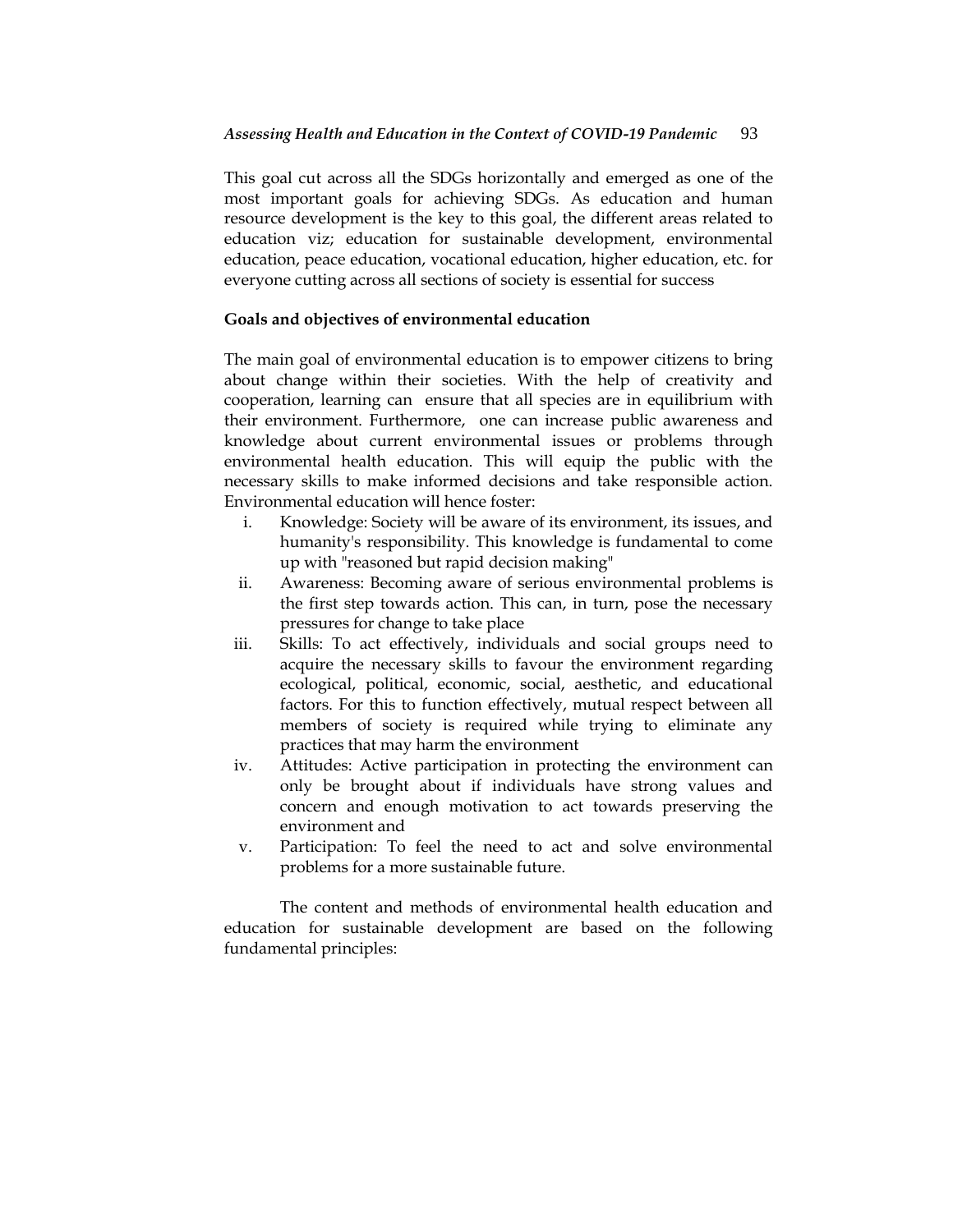- Sustainability (global and local use of natural resources without a contemporaneous decrease in biodiversity and regenerative capacity).
- Prevention (lack of reliable information about the environmental effects of various human activities should be considered at all levels of planning, and activities causing environmental degradation should be avoided).
- Environmental (protection of the integrity of ecosystems, carrying capacity of the biosphere, biodiversity, quality of the environment, environmental impact assessment, etc.).
- Economic (illustrating the imperative of sustainable development knowledge for effective economic management, efficient use of resources, sustainable strategic management of territories, resources and economic sectors, etc.).
- Social (education in human rights, conflict studies, the safety of living, ethnography, anthropology, social and human ecology, etc.).

# **The sustainable development goals and COVID-19**

As the COVID-19 crisis continues to unfold, it is clear that the pandemic will severely impact the Sustainable Development Goals (SDGs). This unprecedented crisis has implications for public health and economics, social stability, and national and global politics, and it has wide-ranging effects on the SDGs.

The Sustainable Development Goals are needed more than ever. Their bedrock principles of social inclusion, universal access to public services, and global cooperation are the guideposts for fighting COVID-19 and the investment-led recovery the world should adopt to overcome the economic crisis caused by the pandemic.

The pandemic has exposed that gains made to address poverty, hunger, good health, and wellbeing may face serious setbacks unless the global community urgently addresses the global environmental threats that have a similar capacity to gravely undermine the systems that enable humanity and the planet to survive and thrive.

Future-proofing sustainable recovery and sustainable development are only possible when good environmental responses, plans, and policies are given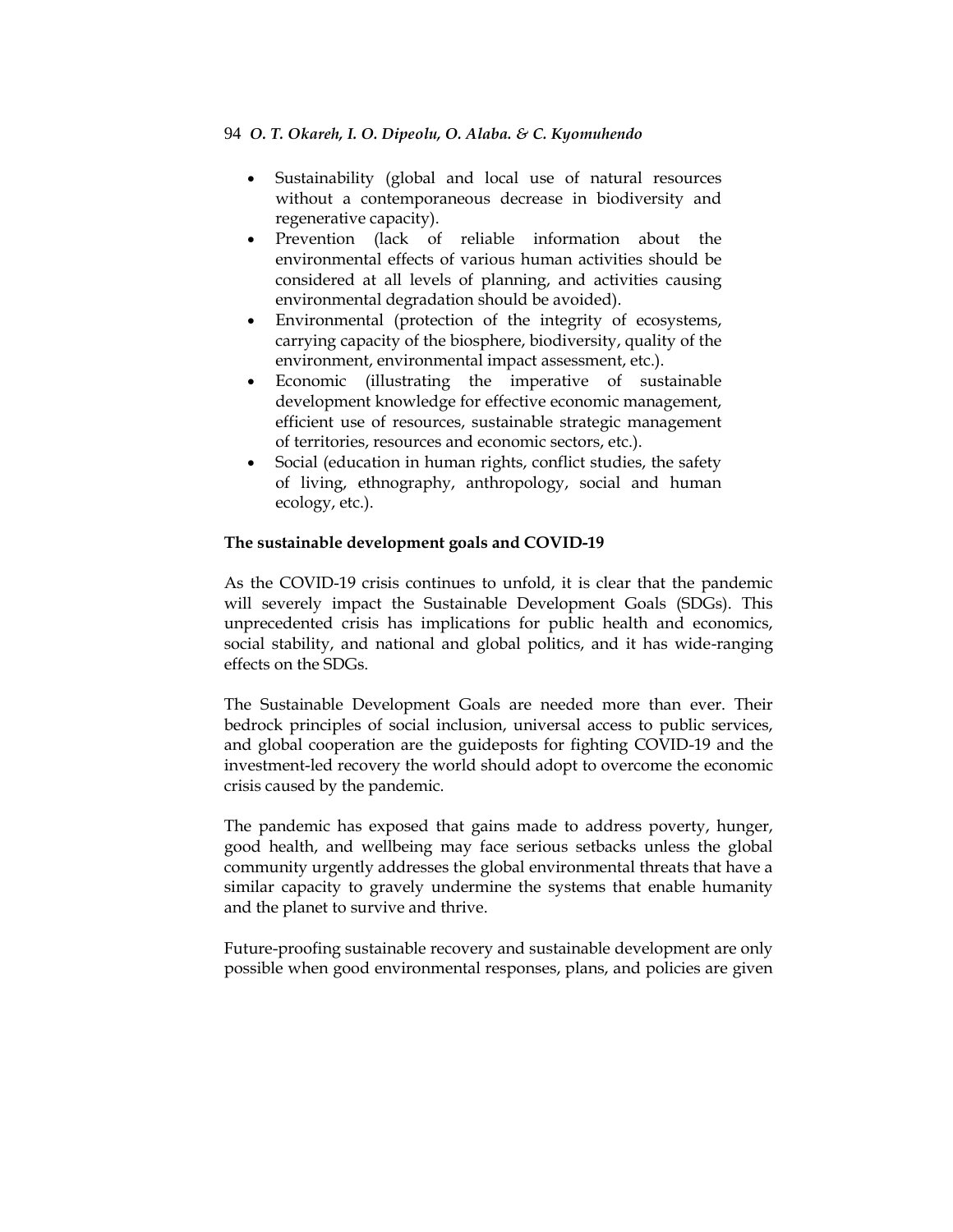the importance they deserve. COVID-19 is proving fatal for the Sustainable Development Goals. Hard-earned progress on the SDGs on poverty, hunger, health, and inequality, among others, could be reversed. And there is a real risk that the SDGs (and their underlying commitment to ''leave no one behind'') could become a casualty of policy responses to the pandemic.

# *Governments should take sustainability more seriously*

Under strict lockdown measures – such as shutting down factories, offices, and airlines' grounding – there has been a record fall in global carbon emissions. But this has come at a huge economic cost. The environmental gains are likely to last just a short while, with limited impact on the concentration of carbon dioxide accumulated in the atmosphere over decades.

When governments take sustainability more seriously we make more structural changes to economic activity, mobility, and production and consumption patterns. And only then can we bring down emissions to more manageable, globally agreed levels as endorsed in Agenda 2030 and international climate agreements. Economic recovery must have greener technologies at its heart.

# *Governments should speed up the progressive realisation of universal goals*

The SDGs are meant to provide benefits to all and reach the furthest behind first. And so, universal goals – such as SDG 3 (good health and wellbeing), SDG 4 (quality education), SDG 6 (clean water and sanitation), and SDG 7 (affordable and clean energy) – need to be progressively realised at the country level to increase service provision. This is currently inadequate to serve the needs of all, especially the poorest.

The COVID-19 crisis has exacerbated cracks in public health systems to deliver critical services in high-income countries like the US and low-and middle-income countries such as India and Nigeria. System-strengthening approaches within the health sector (such as the increased capacity for staff to facilitate prevention, response, early warning, and manage health risks) alongside improved coordination of actors across different health system levels will help COVID-19 recovery and ensure progressive universalism.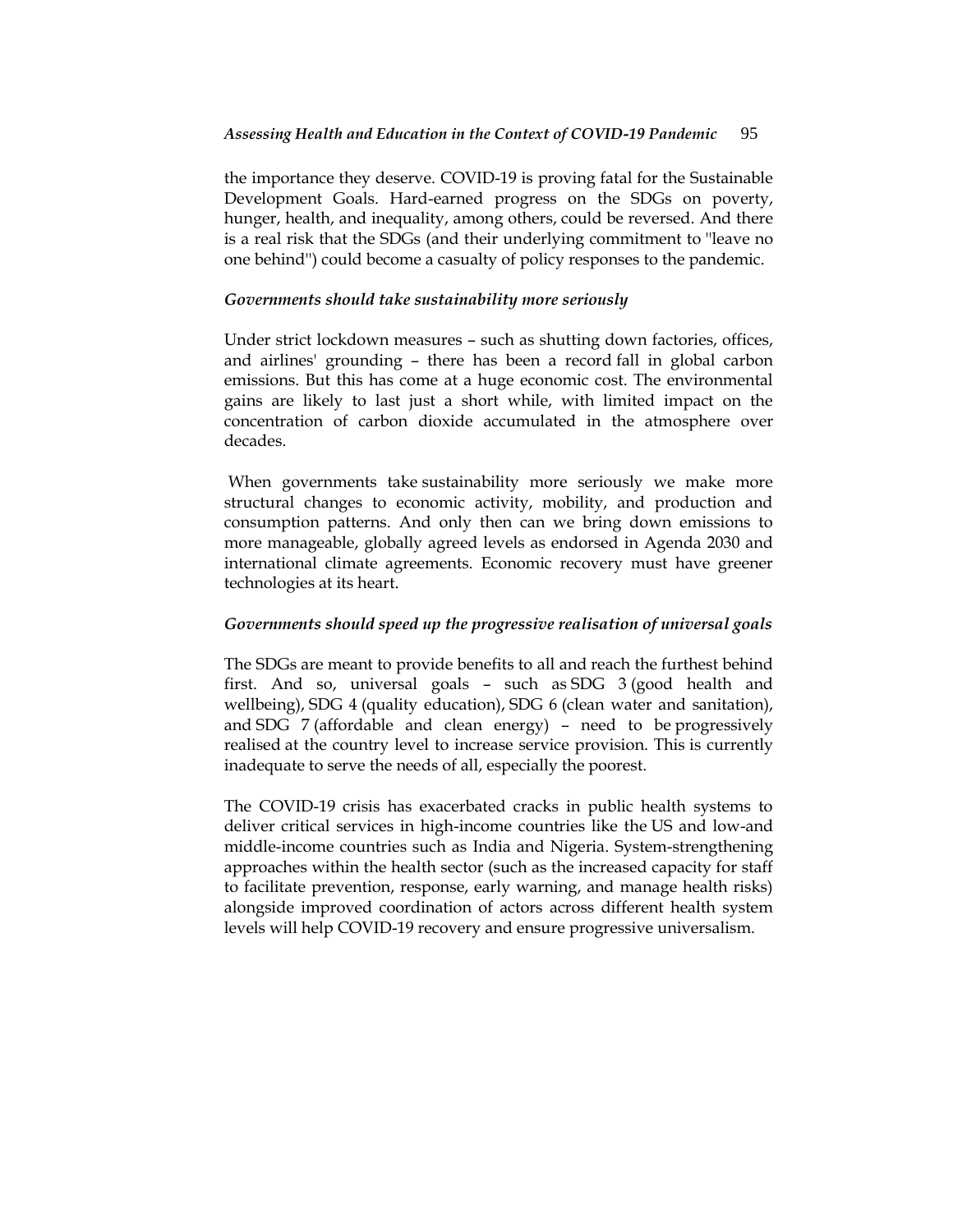Coupled with such strengthening, governments will make more progress in serving all groups across some SDGs in water and sanitation, education, and energy.

# *Government investments should cut across sectors*

Significant financial resources are channelled into getting economies started, expand social protection and unemployment benefits, and reopen schools globally. Societies and economies will better cope with the crisis if the gains from these investments cut across sectors. As schools reopen, policymakers need to consider how the education system, for instance, can support the health system response.

Bringing education and health planners together will help ensure alignment and identify creative ideas as the crisis response evolves. This cross-cutting governmental work will also break siloed policy-making practices. Health and education actors often act alone without regard to how their actions could positively or negatively affect other SDGs.

# *Non-governmental actors should share responsibilities for achieving the SDGs*

Achieving the SDGs is a shared responsibility, and not of governments alone. It is important to look at other key groups that can deliver these.

- Healthcare companies, for instance, have been helping to ease the COVID-19 crisis by donating Personal Protective Equipment (PPE), hospital supplies and providing support for COVID-19 testing for hospitals and medical service providers around the world. Other companies have also repurposed manufacturing processes to begin making PPE, sanitisers, disinfectants and ventilators.
- Around 1.2 billion learners nearly 70% of total enrolled learners worldwide have been affected by the coronavirus outbreak. Leading technology providers are partnering with governments to ensure education and learning is continued for students. Across the UK, for example, IBM and Cisco have offered teachers free access to video conferencing to support remote teaching in up to 24,000 schools.
- Equally important for those outside the policy arena, it is our responsibility to scrutinise governmental decisions and actions on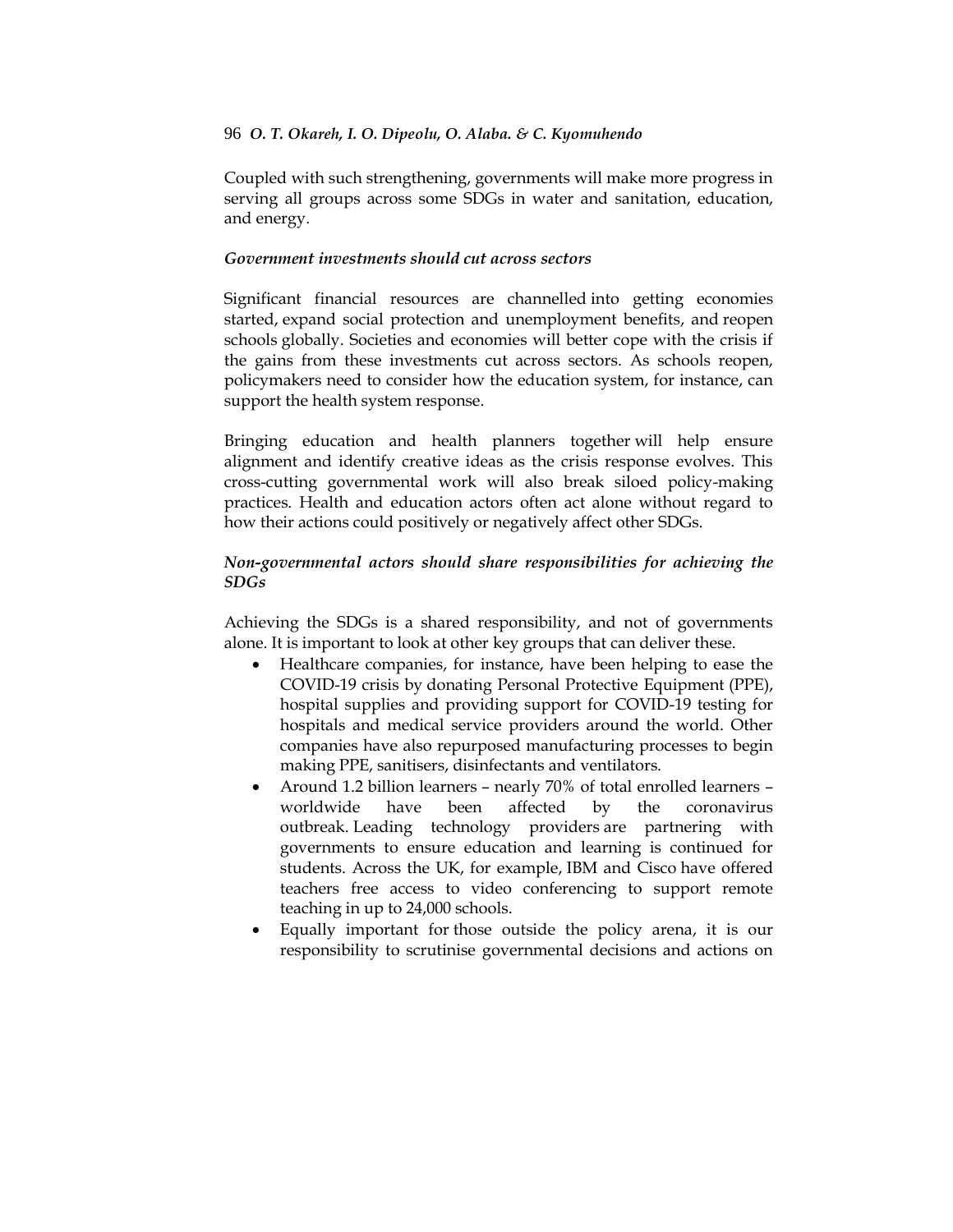crisis response and recovery from the SDGs perspective. Where synergies exist, they should be explored and maximised.

## **Access of most vulnerable children to online learning platforms**

Alwang and colleagues (2001) define vulnerability as the likelihood of experiencing a loss in the future relative to some level of welfare. A household's vulnerability is characterised by poverty due to its inability to access assets and low ability to respond to risks. Many studies explain child vulnerability to disaster, disability, and how children are affected by HIV/AIDS in sub-Saharan Africa. However, the vulnerability can also mean a young person staying in poor communities, overcrowded and mentally and physically affected. Also, unemployment and high crime rates can be other characteristics of vulnerable populations (Griggs *et al.*, 2008; Pinoncely, 2016).

On the other hand, online learning platforms are new methods and tools that use technology to improve the various stages of institutional, educational processes. One of the eLearning applications uses a network made up of servers for the internet and computers. Online learning platforms are essential because they enable learning anywhere at any time, regardless of geographical barriers. Also, teachers are privileged to share materials in videos, slide shows, word documents and PDFs. Communication between students and instructors is enhanced due to the ability to conduct webinars (live online classes), thus enhancing interactions that would exist physically in the classroom. The implementation of online learning platforms further comes with the advantage of being able to record the classes, which allows students to replay the lectures to enhance further learning (Arkorful*et al*., 2014; Brown *et al*., 2001; Epignosis LLC, 2014; Hemsley, 2002; Sadler-Smith; 2000 & Singh, 2001).

The COVID-19 pandemic outbreak introduced online learning and remote teaching. This is because total lockdowns were imposed to contain the virus's spread, which also led to schools' closure. As a result, estimations indicate that globally, more than 376.9 million learners are affected due to the closing of schools, with Africa having 288 million learners out of school (Dhawan, 2020; SDG Centre for Africa and Sustainable Development Solutions Networks, 2020; Huang *et al*., 2020).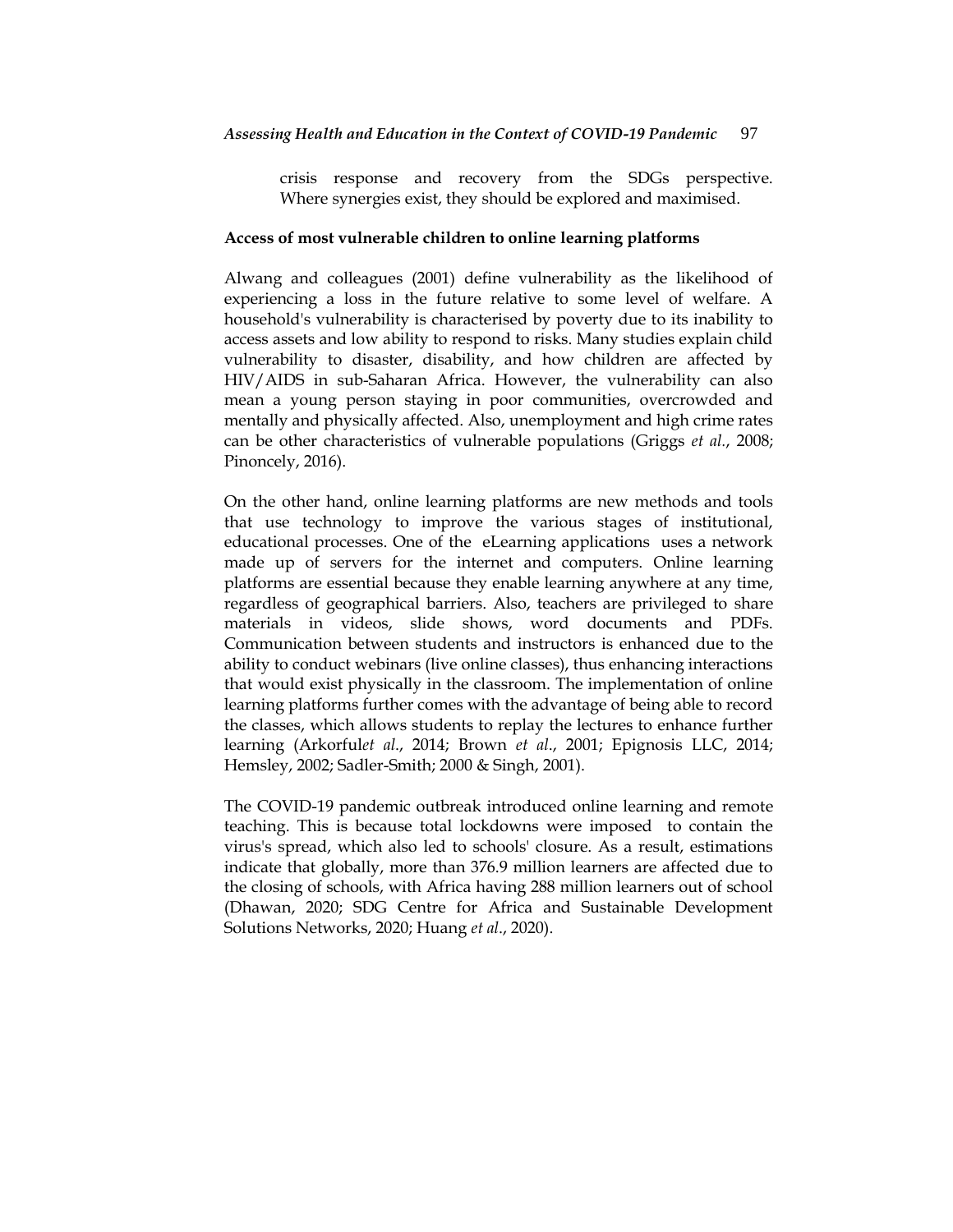This has a far-reaching impact on the progression of the learners' learning outcomes in terms of interrupted finishing of schools and widened inequality, and delayed development of skills both socially and emotionally (The Economist, 2020). To enable the children to continue learning during the pandemic, alternative approaches have been put in place. This approach includes online teaching (via platforms like ZOOM, Skype, Adobe Connect, Microsoft Teams, and Google Hangouts), accessing learning materials digitally, teaching via radios and televisions, and distributing printed materials (Dhawan, 2020; Huang *et al*., 2020).

Even though numerous challenges were noted worldwide as the online learning platforms were being applied, the effects were more felt in the African continent. This is due to Africa"s education system's nature of varying levels, stakeholders, and problems. For example, there are government and private institutions which continue to face different problems. Also, the challenges faced by rural schools are very different from those faced by urban schools (eLearning Africa, 2020). These challenges have worsened during the COVID-19 period.

Additionally, African governments were forced to close the education institutions early due to the pandemic, with little warning and planning on what to do after the closure. As a result, different learning institutions adopted various online learning tools based on their resources. Universities, for instance, were left to use their devices, and their response differed from one university to the other. On the other hand, primary and secondary schools prioritised continuing learners writing, leaving certificate examinations. Additionally, many of the governments provided television and radio educational programmes, of which they could sometimes partner with private sector institutions though the organisation was poor (eLearning Africa, 2020).

Although online learning systems aim to enhance continuous learning for all children, this wasn't the case now. Often, the vulnerable children (those with disabilities, children from minority ethnic groups, struggling learners, children on the move – migrant, refugee and internally displaced children – children from hard-to-reach rural as well as most impoverished areas and girls charged to care for sick family members, may find it difficult access and benefit from these opportunities. Moreover, these vulnerabilities are likely to increase during health emergencies, as observed during the COVID-19 period where children"s access to education was entirely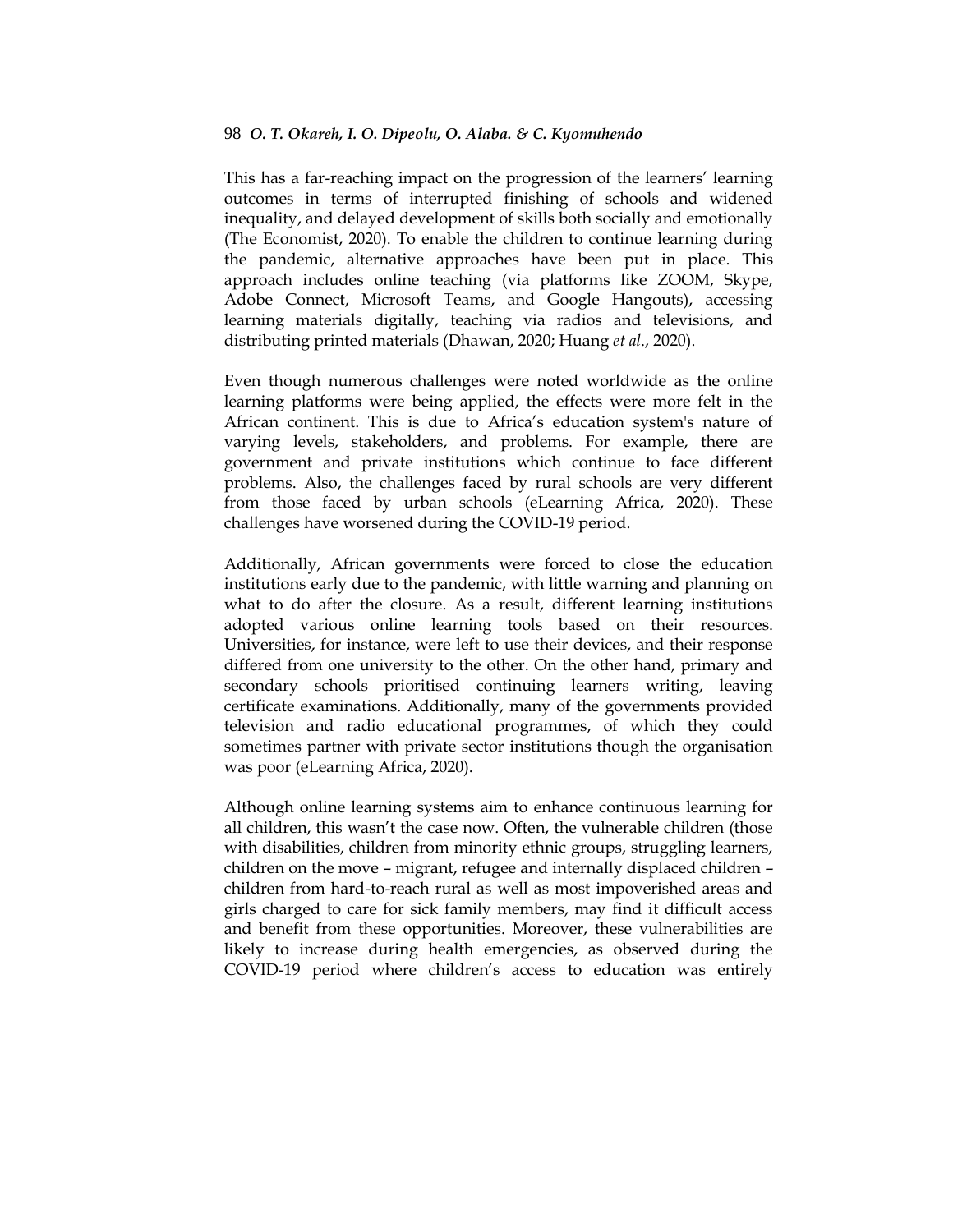jeopardised. Thus, causing disparities and increased inequality in the education attainment amongst learners (Association for the Development of Education in Africa (ADEA), 2020; The United Nations Children's Fund (UNICEF), 2020; United Nations, n.d.). This situation undermines the 2030 Agenda for Sustainable Development of 'leaving no one behind,' as well as the Sustainable Development Goal (SDG) 4 to ensure inclusive and equitable quality education and facilitate lifelong learning opportunities for all (ADEA, 2020; UNICEF, 2020).

Various literature indicates the experiences of the most vulnerable children towards accessing the online learning platforms. One of the impediments to online learning is accessibility. According to UNICEF (2020), globally, at least a third of the world"s school children (463 million) could not access remote learning when schools closed during the COVID-19 pandemic. Moreover, East, as well as Southern Africa, had 67 million (49%), West and Central Africa had 54 million (48%), and the Middle East and North Africa had 37 million (40%), a minimum number of school children unable to access remote learning.

Other authors indicated factors that impacted accessibility: lack of accessibility to technology, inaccessibility to studying materials, inaccessibility to electricity, internet and connectivity, among others (Garbe*et al*., 2020; Karakara*et al*., 2019; Zhong, 2020; eLearning Africa 2020). Additionally, even though some governments quickly introduced learning programmes on televisions and radios, the most vulnerable children who did not own such devices were not able to access the lessons, which has the potential of creating a social challenge of "digital divide" in education the education between those accessing technology, television, and those without (eLearning Africa, 2020; World Vision, 2020). Karakara and colleagues (2019), for instance, indicated that a household that accessed ICTs such as computers enhanced a child"s ability to learn at home, thus, reducing the risk of becoming educationally disadvantaged.

Additionally, an unsuitable home learning environment was a critical obstacle for learners during the school shutdown (eLearning Africa, 2020). Kapasia*et al*. (2020), in their study, found that 12.6% of the participants lacked a favourable study environment at home due to the absence of a separate study room. This is coupled with other competing factors at home, such as pressure to do chores, being forced to work, lack of support in using the online system, among others (UNICEF, 2020).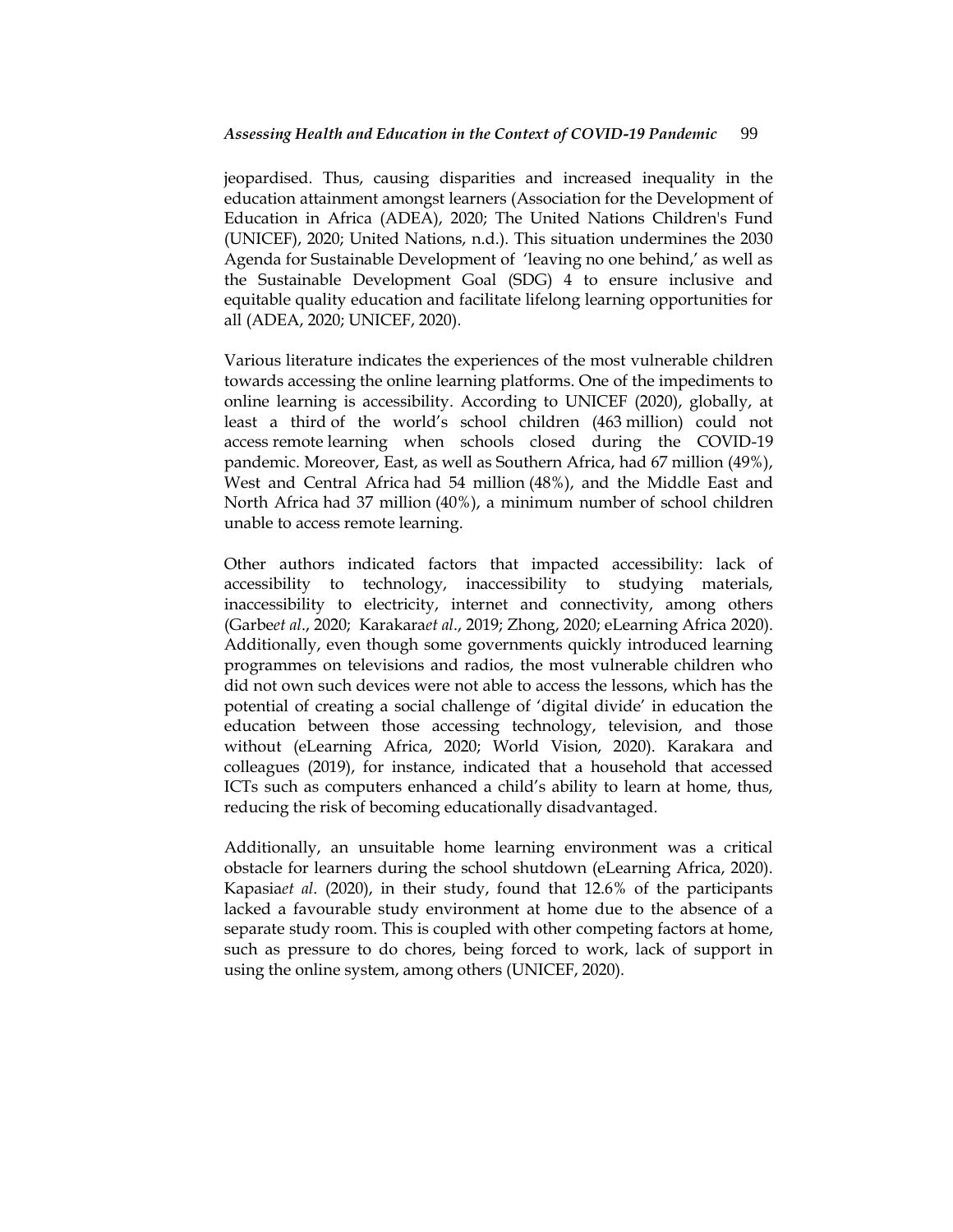Access to the online learning platforms at home by vulnerable children is sometimes affected by the inability to be supported by their parents due to being ill-equipped with remote learning modalities such as cell phones/laptops, especially in poor rural communities. Also, poor households with parents having attained low education levels, as well as lack experience in online systems or they as parents have a disability, have higher chances of failing to support their children's learning at home (Aliyyah*et al*., 2020; ADEA, 2020; eLearning Africa, 2020; UNICEF,2020; World Vision, 2020). Other aspects that exacerbate the problem of the online learning process include poverty since high costs of buying data are involved in participating in the learning activities; and lack of prior knowledge limited exposure to the online mode of the online method of learning (Adarkwah, 2020; Kapasia*et al*., 2020**)**.

# **Knowledge and capacity of teachers to use online platforms and distance learning resources**

As the COVID-19 pandemic set in and schools faced closure, UNESCO estimates over 63 million teachers being affected. Hence, teachers of different levels were immediately tasked to become designers and tutors by implementing distance learning tools (Hodges *et al*., 2020; United Nations [UN], 2020). This means that teachers had to redirect their focus on using online systems and materials to replace their face-to-face classes (Bates, 2020). This challenge has been well embraced as most teachers and various learning institutions have adopted computer-based teaching and learning strategies to replace traditional classrooms. For example, lessons were provided through interactive audios, videoconferencing and online learning platforms like zoom, in addition to studying materials shared plus worksheets via school-based intranets and messaging platforms. Radio and televisions are being used for countries with under-resourced communities and lack technical infrastructure to broadcast school lessons and educational materials (ADEA, 2020; International Labour Organisation (ILO) Sectoral Brief, 2020).

Although various online platforms and distance learning resources have been implemented, teachers' knowledge and capacity from developing countries to cope with the new teaching norm are still questioned. Current research shows that a lack of skills hinders teachers' effectiveness in preparing and delivering their classes from home, sufficient guidance, training, or resources and equipment (Hodges et al. 2020; Huang *et al*., 2020;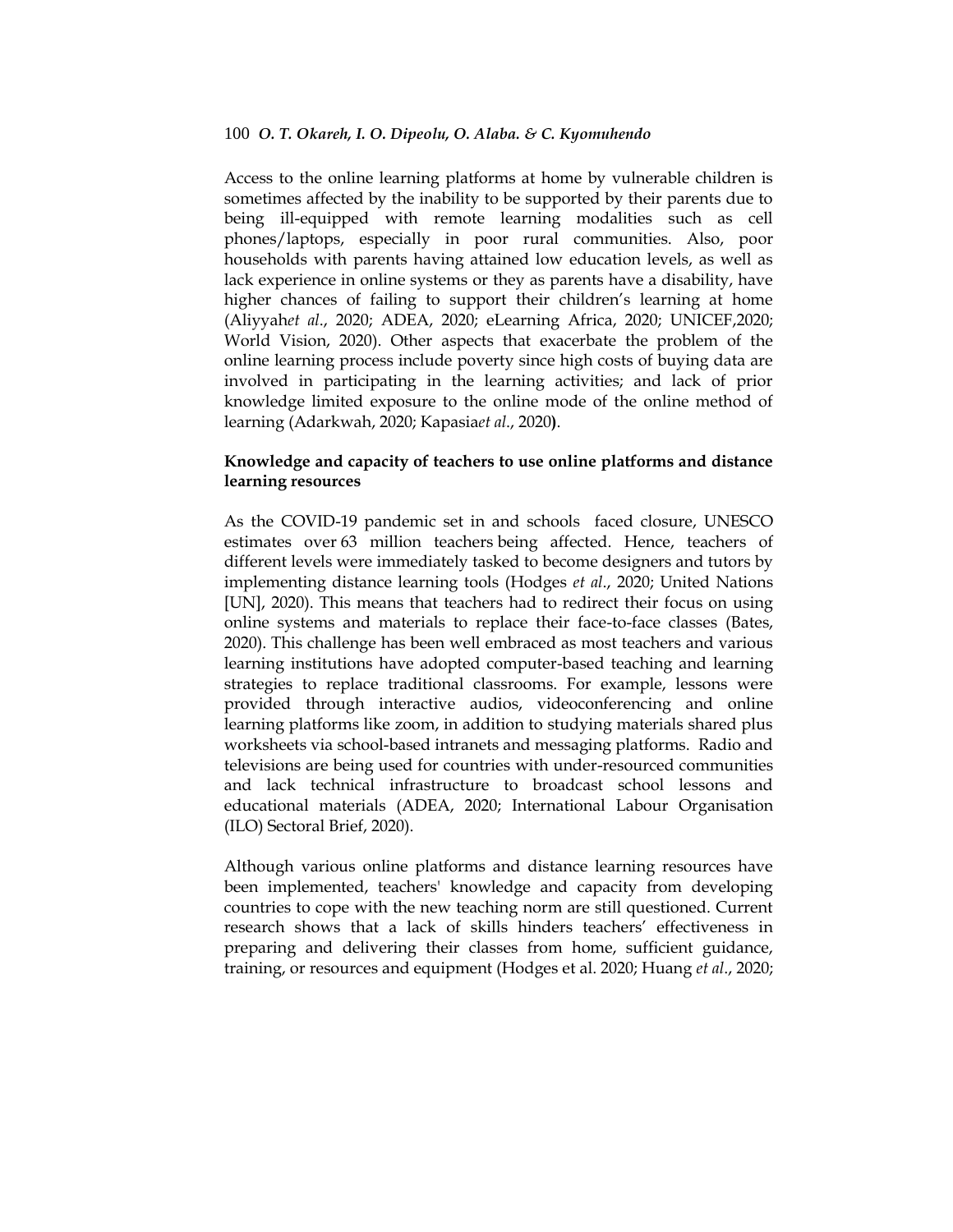UN, 2020). For example, Gyampoh and colleagues (2020) indicate that with regards to skills, competencies and knowledge, only 33.3% of the respondents noted having technical skills to provide online teaching by preparing documents in word processing, PowerPoint, and spreadsheet plus search engine. On the contrary, most participants (66.4%) possessed limited competence, skills and knowledge required in teaching online. Only 42.9% of the participants used the blended approach to pedagogical skills by sending students materials in advance before doing online discussions. The majority, 57.1%, of the participants were unable to talk about the pedagogical skills they used in their interaction with students online.

Additionally, findings on soft skills and managerial skills were interesting. Although teachers can communicate and manage well their learning environments during face-to-face classrooms, 70% of the respondents noted that communication and management of their online classes with students are challenging, especially when using Zoom platforms (Gyampoh*et al*., 2020). Even with the numerous tips and tricks" given to the teachers on how they can use the online platforms, little effort is put towards contextualising the teaching tactics that would likely work based on the knowledge required by different learners (Rapanta*et al*., 2020).

Also, online and distance learning platforms require a wide range of information technology equipment to succeed. Unfortunately, this was the most significant challenge for most teachers. For instance, Gyampoh and colleagues (2020) found that even though almost all respondents noted having some kind of resources regarding device and hardware, only 40% had personal smartphones, laptops, and an external hard drive. The rest, 60 per cent, had smartphones only. This situation can affect effective teaching outcomes and affect education quality (Wang *et al*., 2020).

The teachers" ability to use online platforms and distance learning tools is constrained by adequate preparedness. According to ADEA (2020), teaching from home requires a different pedagogical approach, yet learning institutions have not adequately prepared their teachers for such a new role. Less clarity exists on how teachers will be capacitated to adopt and use ICT solutions and the lack of adequate guidelines for assessing learners beyond the given homework and assignments. Also, there is a lack of clarity on the formats for monitoring learners to complete their assignments (ADEA, 2020). For example, Basilaia and Kvavadze (2020) state that online learning requires examination and assignments re-arrangement to the open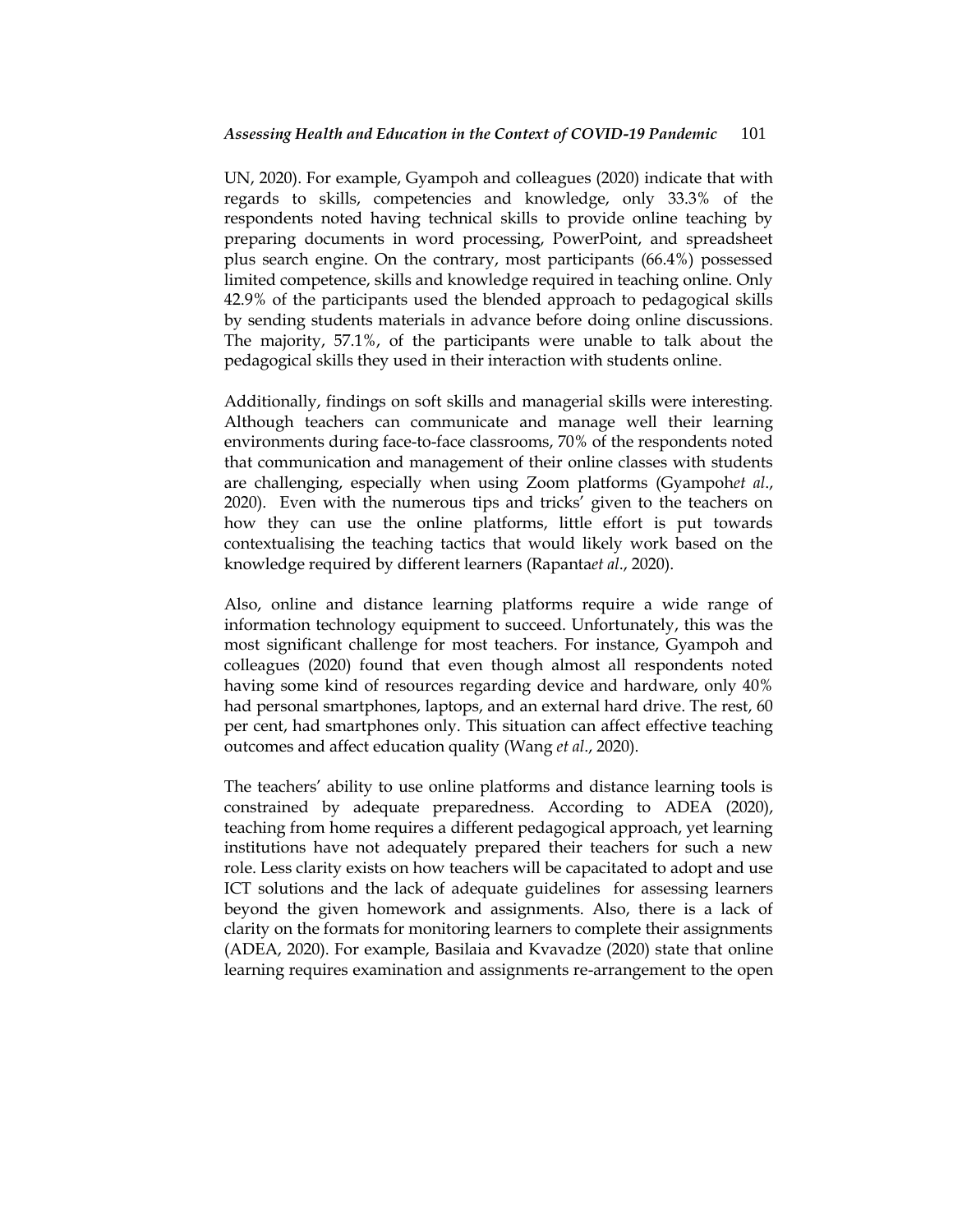book principle. Yet, its development and popularity at the moment are at a lesser level. Therefore, having assignments for every subject prepared in such a manner requires extra effort as plagiarism has to be checked, cheating avoided, and a new grading system adopted. Also, teachers" preparedness is affected by a lack of time to learn and organise their learning content to suit the online learning formatting since more time is required.

Three interconnected factors influence teachers' motivation to successfully provide online teaching, including the teacher's skill to conduct online learning, the teacher's passion, plus the teacher's duties and responsibilities (Aliyyah*et al*., 2020). Still, findings from a survey by eLearning Africa (2020) indicate that most respondents did not receive financial assistance for teaching and learning tools to support them in continued teaching during the Covid pandemic, which could have affected their capacity to use the online platforms adequately. Reports also indicate that teachers were directed by some school authorities to use personal resources to conduct online teaching with the expectation of being reimbursed at a later date. As a result, private school teachers devised strategies to reduce classroom time to save internet data consumption and deal with power supply issues (Akinwumi and Itobore, 2020).

Staff readiness is another factor to influence the capacity to use online platforms and distance learning resources. Study findings on the percentages of teachers" and schools" readiness for distance education due to the COVID-19 pandemic show that when asked if they were ready to conduct distance learning education, nearly 99 per cent of the participants said "Yes". Nonetheless, 69% agreed when asked if they were prepared to use the printed module as a tool for distance learning; and 58% said being ready to use the internet online learning materials, including YouTube, Ted Talk and Khan Academy and learning management systems such as Google Classroom, Edmodo, Zoom and Canvas among others. On the other hand, the responses were unequally divided when the respondents were asked if they are well-equipped and prepared for distance learning. This means that the absence of equipment, facilities, and capacity building for distance learning education hampers teachers' ability to teach using the online system and distance learning resources (Alea *et al*., 2020).

The politics of resisting also have impacted the teacher's capacity to use online learning systems. For example, Czerniewicz (2020) notes that during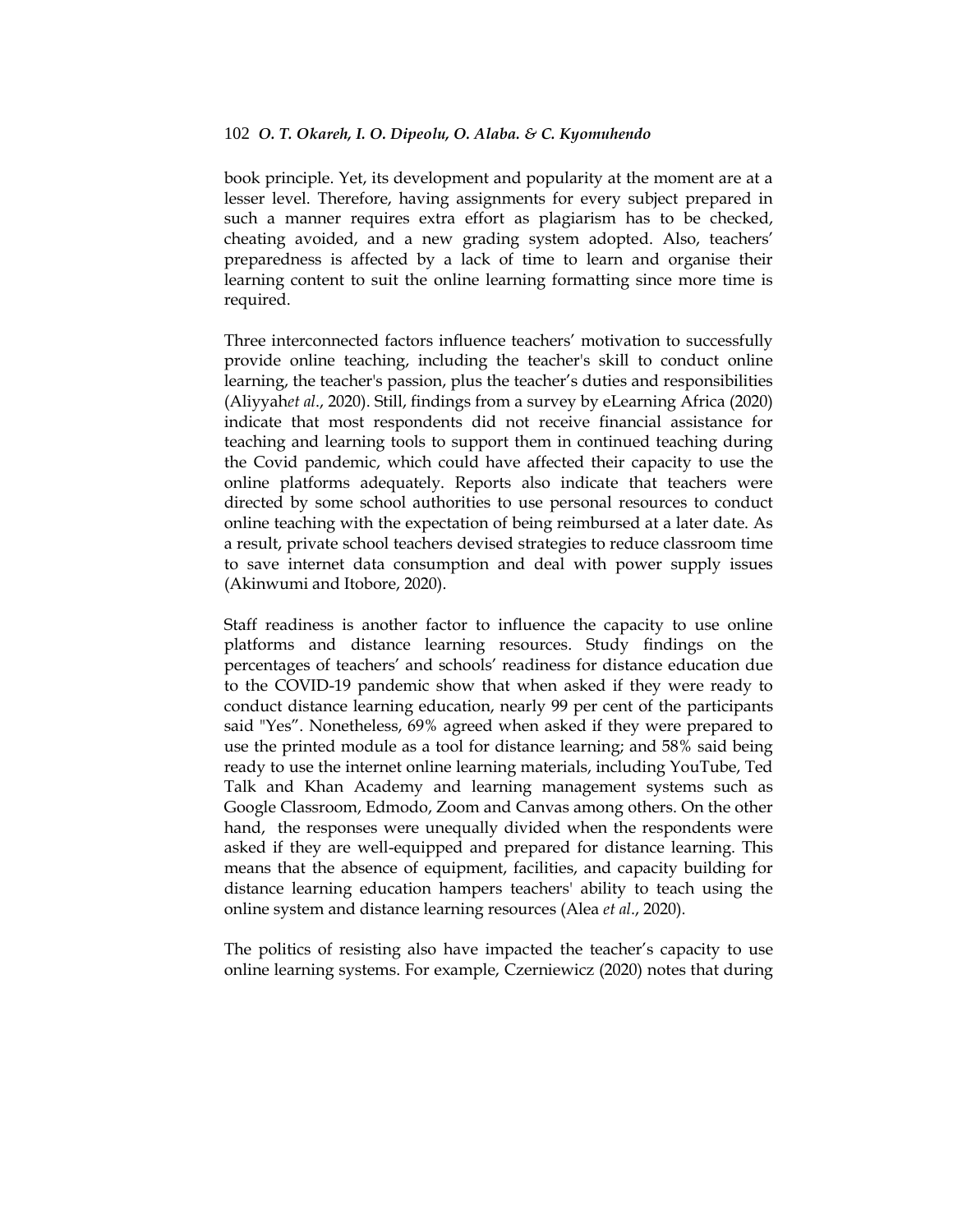COVID-19, the educational institution"s decisions to utilise "online" and "blended learning" is overly politicised. There have been extreme arguments that one learning mode is better than others. Consequently, online and blended learning has been distorted by teachers with insufficient computer skills (Zhang *et al*., 2020). Some teachers still consider that face-to-face learning is superior to online and blended learning.

In contrast, others believe that it takes a longer time to create online courses than conventional teaching methods (Bacow, Bowen, Guthrie, Lack, & Long, 2012). According to Ertmer and Otternbreit-Leftwich (2019) and Lilllejord, Børte and Ruud (2018), people's ability to accept change is a critical prerequisite for effective technology integration provides students with opportunities to learn and apply the skills needed in the 21st century. On the other hand, the lack of acceptance for online teaching is an obstacle to effective online learning (Turk and Cherney, 2016; World Bank, 2020b). Hence, there is a need for massive sensitisation of education institutions to use online systems to teach in the 21st century.

Alea and colleagues (2020) noted other challenges teachers face in providing distance learning education: difficulties in establishing communication with students, unstable internet access intended for enhancing distance learning, and challenges in using any Learning Management System (LMS). Also, difficulties in using social media, emails and other distance learning education channels, and problems in facilitating involvement, besides utilising features in online courses, managing time when conducting lessons, were noted.

# **Offline initiatives to respond to the educational needs of students without internet access**.

The Ministries of Education and their partners in different countries have created several offline projects to ensure that during the COVID-19 pandemic lockdown, the most vulnerable children who cannot access the internet can continue learning. These online strategies vary depending on the country and the differences in the contexts. The most common ones are delivering education via mass media tools like radios and televisions and distributing home learning kits such as books, exercise books, etcetera. This provides an excellent opportunity for teachers to involve children through a medium appealing to them, although more concentration is required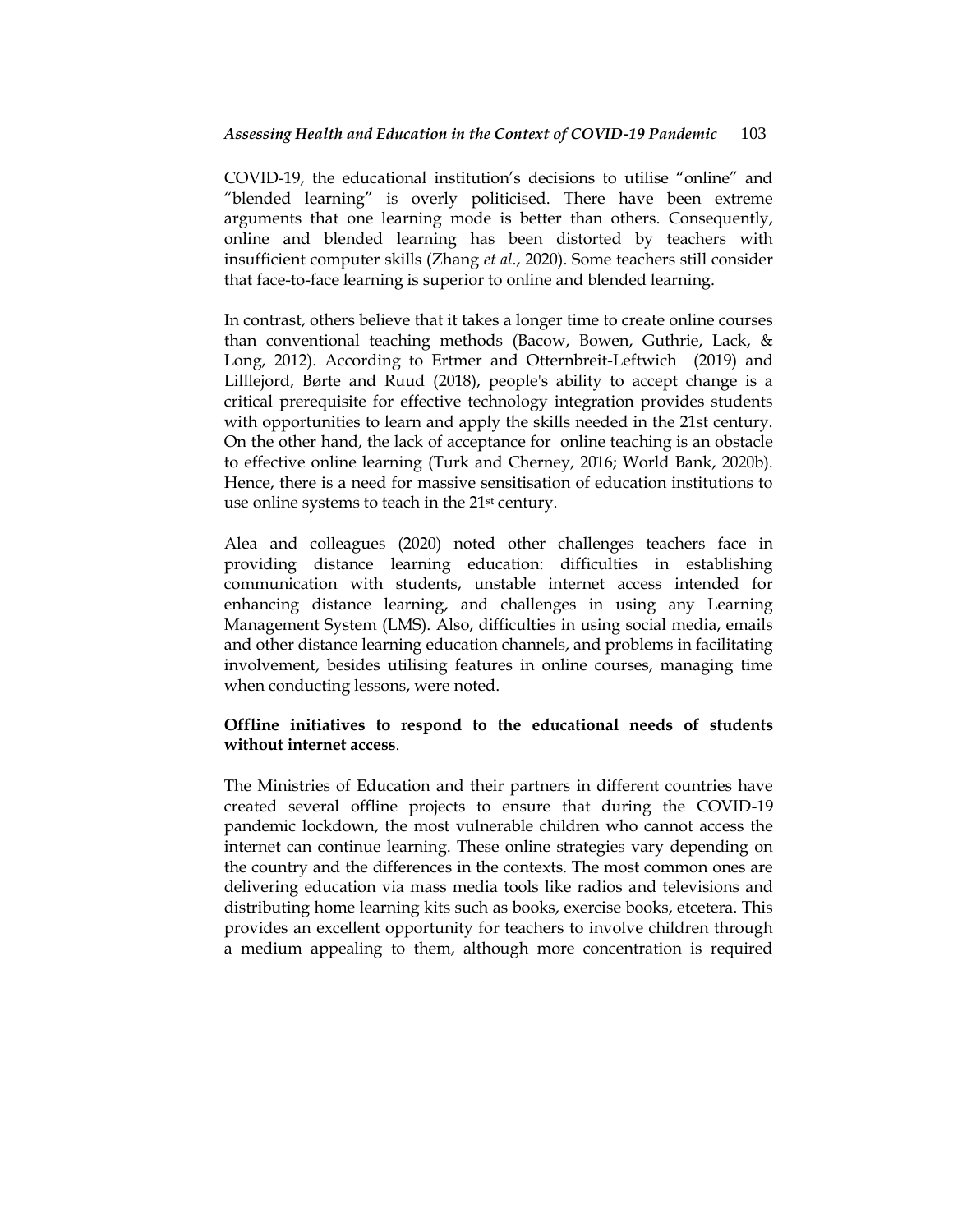when using a radio (Akinwumi and Itobore, 2020; UNICEF, 2020; United Nations High Commissioner for Refugees [UNHCR], 2020).

Different countries, sometimes with the assistance of other partners, have used offline initiatives to respond to students' learning needs. For instance, South Africa"s Department of Education provided virtual classes through television and radio stations to deliver exclusive virtual classes to learners during the lockdown. Televisions and radios are offline initiatives whereby no internet connectivity is required, thus enhancing education for all. Mhlanga and Moloi (2020) summarise these online platforms, as indicated in the table below:

**Table 1: Online learning platforms adopted in South Africa during the lockdown**

| <b>Tools Used</b>                   | Description                                                | Connectivity | Platform              | Conditions<br>of Use | Target<br>Group      |
|-------------------------------------|------------------------------------------------------------|--------------|-----------------------|----------------------|----------------------|
| Television(S<br>ABC, DSTV,<br>E.tv) | Live TV lessons<br>delivered by<br>Teachers to<br>learners | Offline      | Television<br>Desktop | Free<br>(lockdown)   | Primary<br>Secondary |
| Radio (SABC)                        | Live lessons<br>delivered to<br>learners by<br>teachers    | Offline      | Radio/desktop         | Free(lockd<br>own)   | Primary<br>Secondary |

Source: Mhlanga and Moloi (2020)

For Rwanda's government to keep more than its 3 million learners out of school due to COVID-19 studying, the country resorted to using the radio, one of its greatest available means of teaching. Over 100 radio scripts worldwide focused on basic literacy and numeracy were found by UNICEF and could be modified to fit Rwanda's education curriculum. UNICEF, after that, collaborated with partners to develop and air these classes throughout the country, together with the Rwanda Broadcasting Agency (UNICEF, 2020).

In Malawi, UNICEF Malawi helps the Government of Malawi develop the continuity of learning programmes through deliveries on radio, television, and online. This supports over six million school-age Malawi children staying at home due to school closure due to Covid- 19 (UNICEF, 2020). The government of Mongolia has been using TV as the primary platform

for online learning. As a result, UNICEF has partnered with the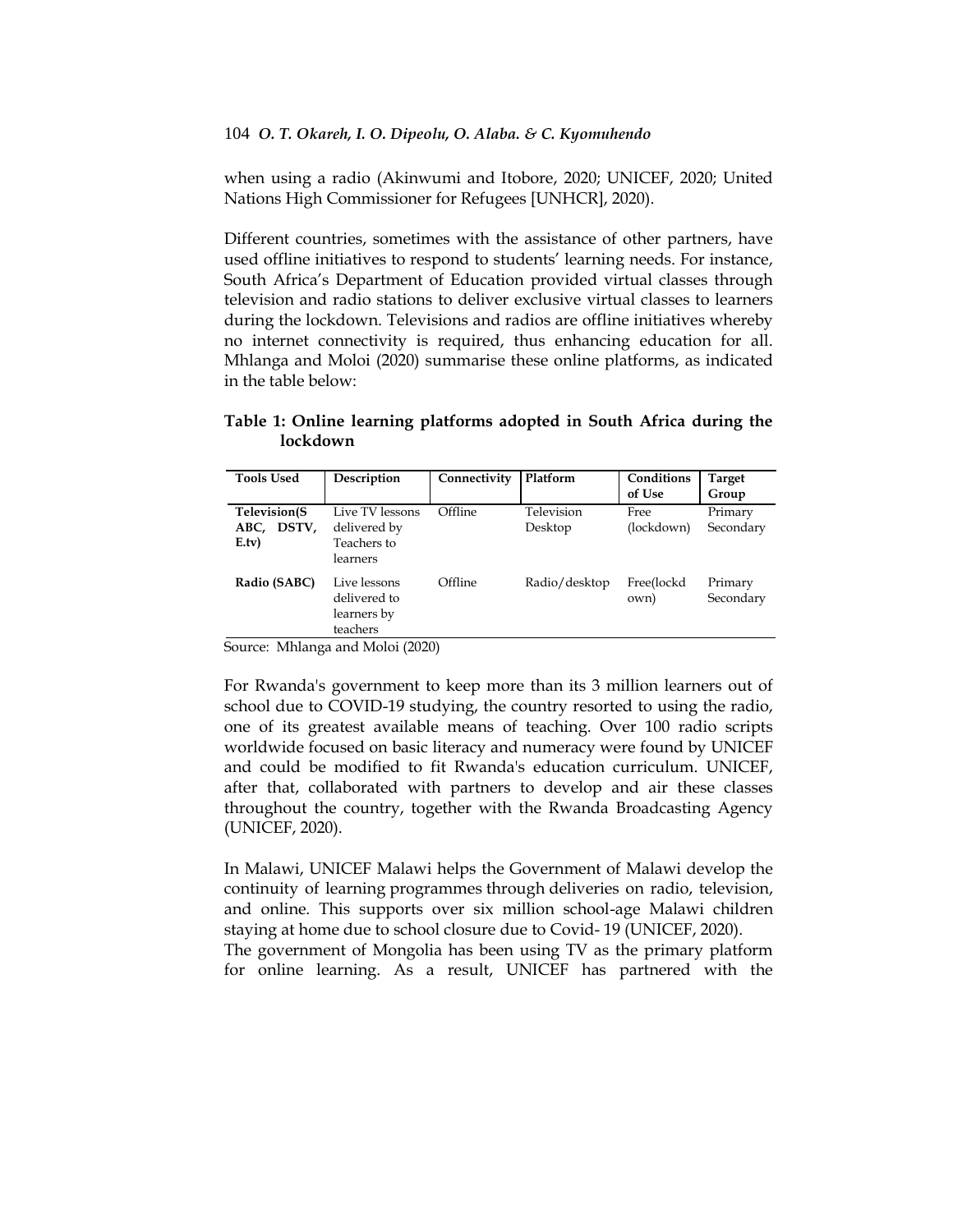government to develop pre-primary and primary education television lessons in the Tuvan and Kazakh languages and reach out to children from ethnic minority groups. Additionally, UNICEF collaborates with the local government and has produced learning materials offline. Children in primary schools in remote communities with insufficient TV and/or internet connectivity to learn are helped (UNICEF, 2020). This is vital in ensuring that no child is left behind.

In Cote d'Ivoire, the governments use paper-based methods with native service providers to provide primary and lower secondary school education for children. In Nigeria, radios and television are still used to supplement the online medium. Partnerships have been formed amongst Plan CEIBAL and the telecommunications company ANTEL, as in Uruguay, to provide accessibility to every government learning material without consuming any data (UNICEF, 2020).

In Timor-Leste, the "Eskolaba Uma" or "School Goes Home" distance learning programme enables children's continued learning via TV, radio, and online platforms. Also, UNICEF has collaborated with Telenor Children by giving free access to learning materials for children in remote communities lacking accessibility to TV, radio in addition to the internet to 600,000 cell phone users. On the other hand, countries like Somalia use recorded offline lessons uploaded to solar-powered tablets and available to children. Lessons in video form are also transmitted via radio and TV (UNICEF, 2020). United Nations High Commissioner for Refugees (2020) notes that most families may not have radios or TV sets of their own regarding refugees who are part of the vulnerable groups. Hence, UNHCR or partners may either record broadcasts or obtain copies of recordings circulated through mobile phones.

United Nations High Commissioner for Refugees (2020) suggests other offline initiatives in responding to students' education needs lacking the internet, especially those in the refugee camps, as printing and distributing learning materials. It further suggests lending textbooks from schools to families per subject over time so as for learners to keep pace with their syllabus. Distributing listed learning activities that are context-based, ageappropriate, aligned to the appropriate curriculum and sensitive to utilise the resources likely to be available at people"s homes or immediate surroundings were suggested.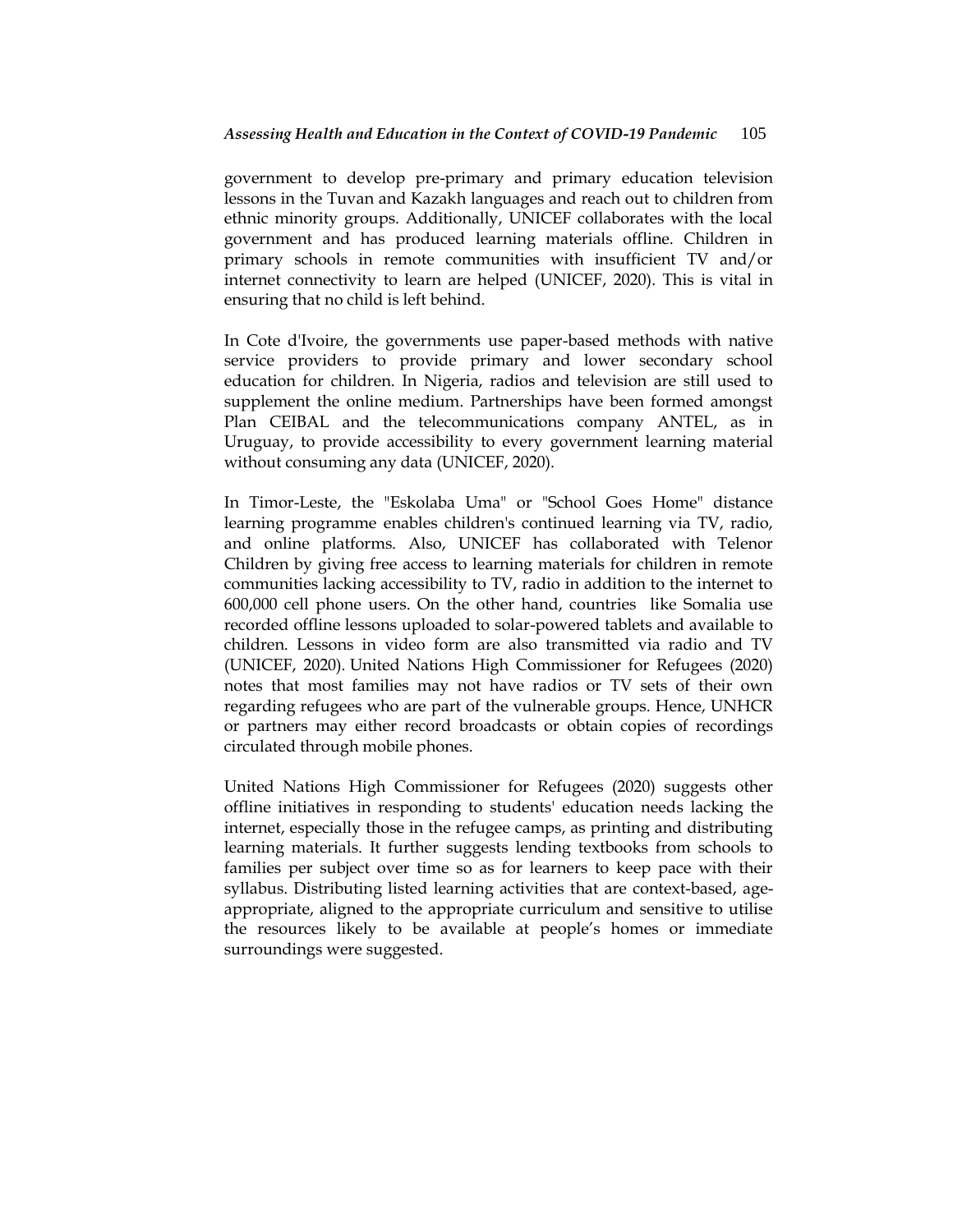While much effort has been made with the introduction of offline systems to encourage children whose families have fewer resources, those in rural communities, the migrants, refugees and returnees, indigenous persons plus children having disabilities to have access to education, a gap still exist in the available options for equity as well as accessibility for all to be achieved (UNICEF, 2020). For example, some families do not have radios, TV sets, or even phones which are the common mediums adopted by governments to enhance continued learning. Hence, accessibility to the learning materials remains a problem.

### **Conclusion and Recommendations**

The coronavirus disease pandemic affected education and health systems globally, which lead to the closure of schools, colleges, and universities. The pandemic also negatively impacts the healthcare systems as healthcare workers are at elevated risk because of their high risk of exposure to those infected with the virus. Most governments were forced to close educational institutions early due to the pandemic and reduce the disease's spread, with little warning and planning on what to do after the closure. Students, teachers, and their families are not the only ones affected by schools' closure, but it has severe societal consequences, economic hardship, and limited healthcare access. Although almost all the schools are opened now, those affected by the closure are yet to recover from its impact. The new normal era prompted different learning institutions to adopt various e-Learning platforms based on their resources, although with some challenges in its adoption. Although online learning systems or eLearning aim to enhance continuous learning opportunities for all children, some of these children would not benefit from this opportunity. The vulnerable children will find it difficult to access and benefit from these opportunities.

The pandemic has also exposed the gains made to address poverty, hunger, good health, and wellbeing that may face severe setbacks unless the global community urgently addresses the global environmental threats that have a similar capacity to gravely undermine the systems that enable our planet to survive and thrive. Future-proofing sustainable recovery and development are only possible when good environmental responses, plans, and policies are given the importance they deserve.

Educational institutions and governments need to organise adequate training and workshops to educate students and teachers on the usage of e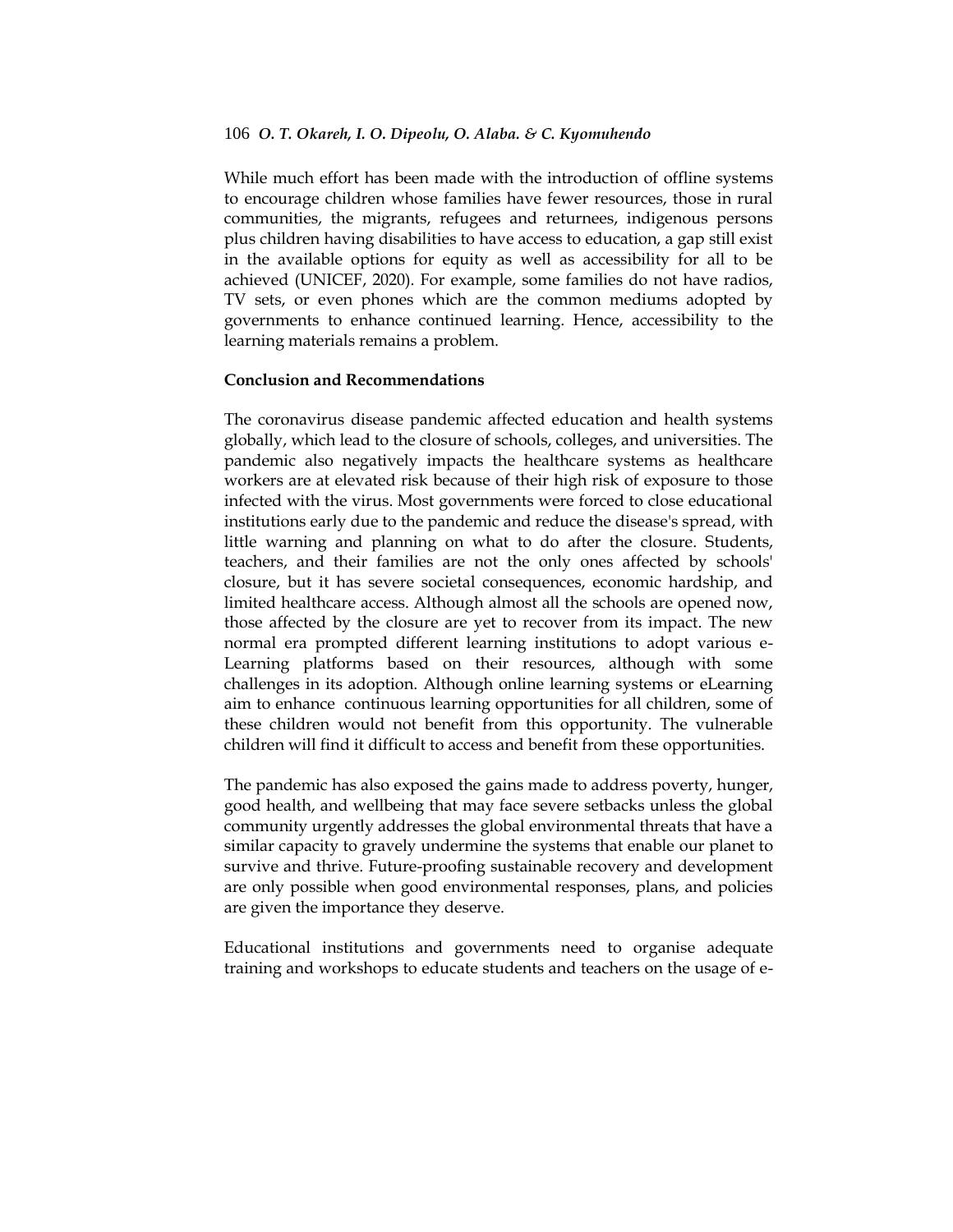Learning platforms. This will help empower them with the necessary skills to bridge the digital divide. This ensures that their proficiency levels are enhanced enough to accept technology in learning institutions and provide the required content. Despite the devastating consequences of the COVID-19 pandemic, it has also been an extraordinary time for learning how adaptable and resilient educational systems, teachers, students and families can be. Through government and developmental partners interventions, teachers need to reimagine human connections and interactions to facilitate learning quickly. The role of teachers is rapidly evolving, becoming in many ways more difficult than when learning took place only in person. Educational institutions should employ e-learning systems and more sophisticated measures to deliver the teaching/learning process. Online learning, webinars and flipped classrooms can be a potent mode of education delivery now and in the future when such outbreaks occur.

# **References**

- Adarkwah, M.A. (2020). "I"m not against online teaching, but what about us?": ICT in Ghana post Covid-19. *Education and Information Technologies*, 1-21.
- Akinwumi, F.S., & A.A. Itobore (2020).Managing Education in a Peculiar Environment: A Case Study of Nigeria's Response to COVID-19.*International Studies in Educational Administration (Commonwealth Council for Educational Administration & Management (CCEAM))*, *48*(2).
- Al-Balas, M. *et al.* (2020). Distance learning in clinical medical education amid COVID-19 pandemic in Jordan: Current situation, challenges, and perspectives. *BMC Medical Education*, 20(1), pp. 1–7. DOI: 10.1186/s12909-020-02257-4.
- Alea, L.A., M.F. Fabrea, R.D.A. Roldan& A.Z. Farooqi (2020). Teachers" Covid-19 awareness, distance learning education experiences and perceptions towards institutional readiness and challenges. *International Journal of Learning, Teaching and Educational Research*, *19*(6), 127-144. *<https://doi.org/10.26803/ijlter.19.6.8>*.
- Aliyyah, R.R., R. Rachmadtullah, A. Samsudin, E. Syaodih, M. Nurtanto M. and A.R.S. Tambunan (2020). The Perceptions of Primary School Teachers of Online Learning during the COVID-19 Pandemic Period: A Case Study in Indonesia. *Journal of Ethnic and Cultural Studies*, *7*(2), 90-109. [http://dx.doi.org/10.29333/ejecs/388.](http://dx.doi.org/10.29333/ejecs/388)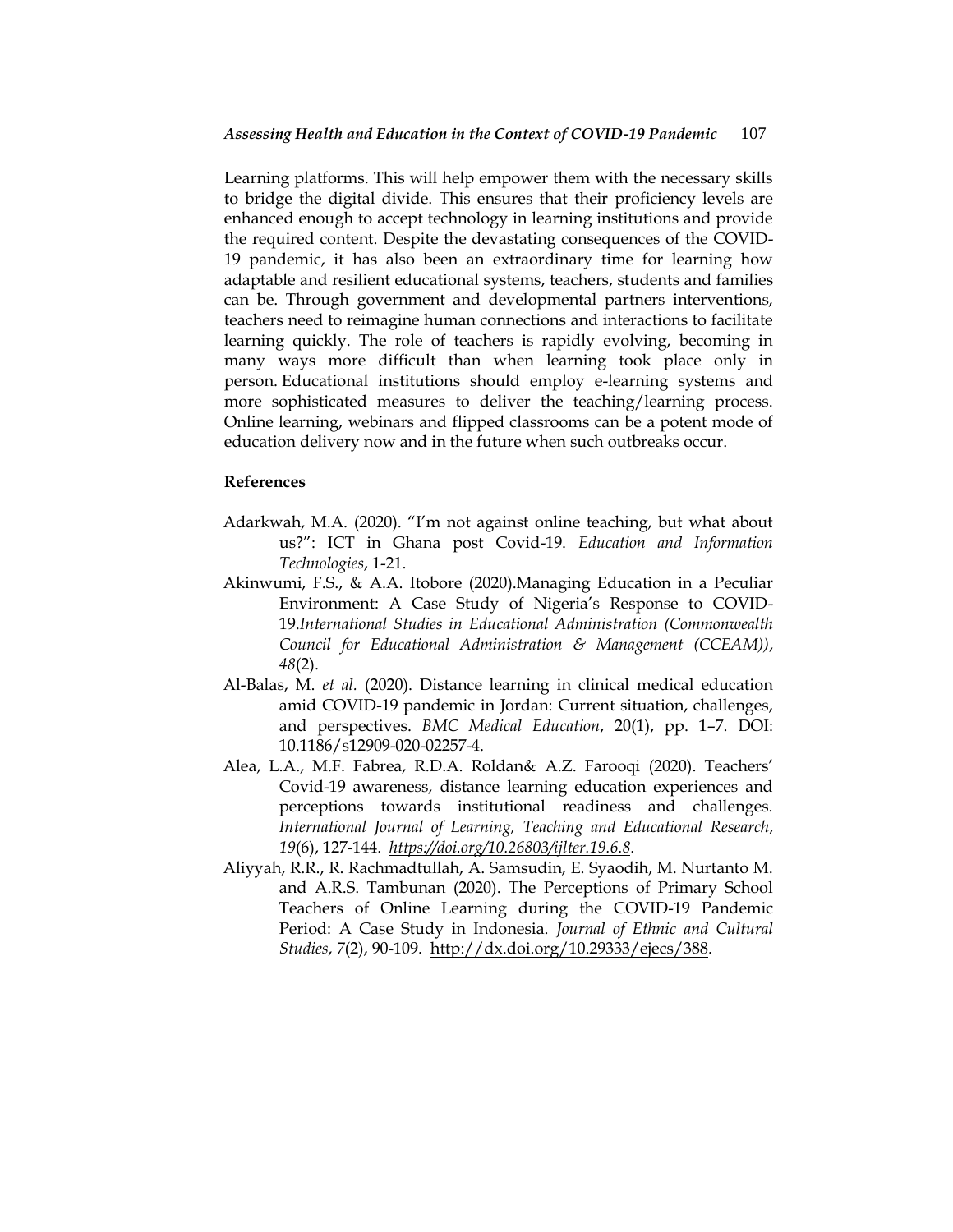- Alwang, J., P.B. Siegal and S.L. Jorgensen (2001). Vulnerability: A view from different disciplines. *Social Protection*: World Bank.
- Amorighoye T.A. (2020). COVID-19 has exposed the education divide in Nigeria. This is how we can close it. [online]. Curator, Lagos Hub, Global Shapers Community.World Economic Forum. Accessed June Retrieved from [https://www.weforum.org/agenda/2020](https://www.weforum.org/agenda/2020%20/06/education-nigeria-covid19-digital-divide/)  [/06/education-nigeria-covid19-digital-divide/.](https://www.weforum.org/agenda/2020%20/06/education-nigeria-covid19-digital-divide/)
- Amzat J. and O. Razum (2018) Healthcare Delivery Systems. In: Towards a Sociology of Health Discourse in Africa. Springer, Cham[.https://doi.org/10.1007/978-3-319-61672-8\\_3.](https://doi.org/10.1007/978-3-319-61672-8_3)
- Amzat J. Health inequality in Nigeria. In: Ogundiya I.S., A.O. Olutayo and J. Amzat (Eds.) Assessment of Democratic Trends in Nigeria.Gyan Books; New Delhi: 2011. pp. 313–322.
- Amzat, J., K. Aminu, V.I. Kolo, A.A. Akinyele, J.A. Ogundairo and M.C. Danjibo (2020). Coronavirus outbreak in Nigeria: Burden and sociomedical response during the first 100 days. *International Journal of Infectious Diseases*, *98*, 218-224.
- Arkorful, V., & N. Nelly Abaidoo (2014).The role of e-learning, the advantages and disadvantages of its adoption in Higher Education.*International Journal of Education and Research, 2 (12).*
- Association for the Development of Education in Africa (ADEA) (2020). Delivering education at home in African member states amid the COVID-19 pandemic: Country status report. [https://reliefweb.int/report/burkina-faso/delivering-education](https://reliefweb.int/report/burkina-faso/delivering-education-home-african-member-states-amid-covid-19-pandemic-country)[home-african-member-states-amid-COVID-19-pandemic-country.](https://reliefweb.int/report/burkina-faso/delivering-education-home-african-member-states-amid-covid-19-pandemic-country)
- Ayowole, D., V. Ogbonna, A. Amoo, T. Babarinde, J. Nwafor, U. Enebeli, A. Sokomba, O. Adebayo and O.S. Ilesanmi (2020). COVID-19 at the community level: What are the countermeasures? *Nigerian Journal of Medicine*, *29*(3), 362.
- Badawy, S.M. and A. Radovic (2020) "Digital Approaches to Remote Pediatric Health Care Delivery During the COVID-19 Pandemic: Existing Evidence and a Call for Further Research", *JMIR Pediatrics and Parenting*, 3(1), p. e20049. DOI: 10.2196/20049.
- Basilaia, G., & D. Kvavadze (2020).Transition to online education in schools during a SARS-CoV-2 coronavirus (COVID-19) pandemic in Georgia.*Pedagogical Research*, *5*(4), 1-9.
- Bloom, D.E. (2007).Education, health, and development. Cambridge, MA: American Academy of Arts and Sciences.
- Brown, D., J. Cromby and P. Standen (2001).The effective use of virtual environments in the education and rehabilitation of students with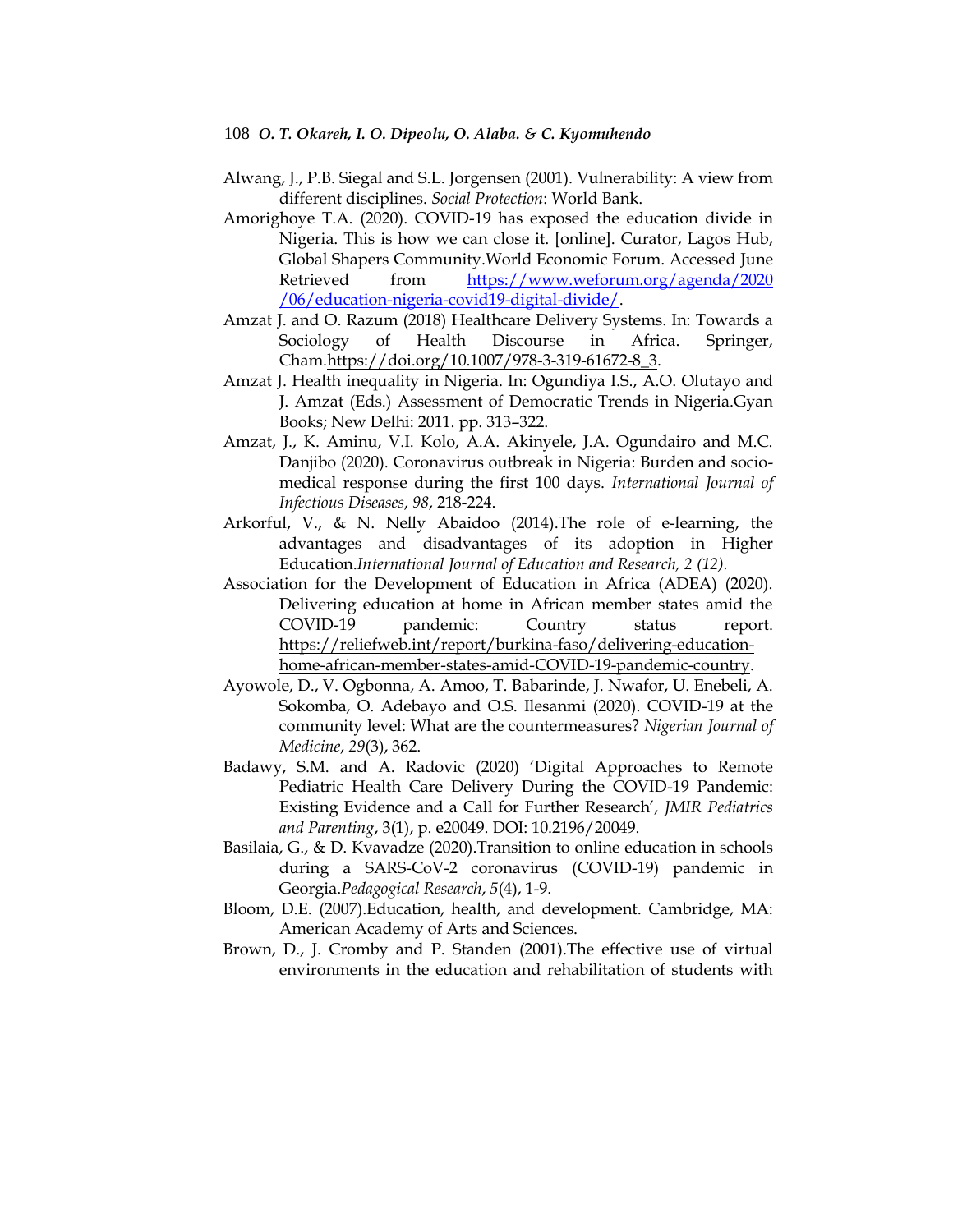intellectual disabilities.*British Journal of Educational Technology*, 32(3), p. 289-299.

- Centers for Disease Control and Prevention [CDC].(2020). Social Determinants of Health.Accessed 27 October 2020 from [https://www.cdc.gov/socialdeterminants/about.html.](https://www.cdc.gov/socialdeterminants/about.html)
- Cleveland Clinic (2020). How the Pandemic Is Straining the Healthcare System – and What You Can Do to Help. [Online] Family Medicine.Health Essentials from Cleveland Clinic.Accessed June 2021.Retrieved from [https://health.clevelandclinic.org/how-the](https://health.clevelandclinic.org/how-the-pandemic-is-straining-the-healthcare-system-and-what-you-can-do-to-help/)[pandemic-is-straining-the-healthcare-system-and-what-you-can-do](https://health.clevelandclinic.org/how-the-pandemic-is-straining-the-healthcare-system-and-what-you-can-do-to-help/)[to-help/.](https://health.clevelandclinic.org/how-the-pandemic-is-straining-the-healthcare-system-and-what-you-can-do-to-help/)
- Coronavirus-related service disruptions threaten to reverse the decade-long progress made for children and pregnant women in the fight against HIV. UNICEF, "Children, HIV and AIDS", available at https://data.unicef.org/resources/ children-hiv-and-aids-howwill-progress-be-impacted-by-COVID-19.
- Czerniewicz, L. (2020). What we learnt from "going online" during university shutdowns in South Africa. Retrieved from [https://philonedtech.com/what-we-learnt-from-going-online](https://philonedtech.com/what-we-learnt-from-going-online-during-university-shutdowns-in-south-africa/)[during-university-shutdowns-in-south-africa/.](https://philonedtech.com/what-we-learnt-from-going-online-during-university-shutdowns-in-south-africa/)
- Daodu, O. *et al.* (2020) "COVID-19 Considerations and Implications for Surgical Learners", *Annals of Surgery*, 272(1), pp. e22–e23. DOI: 10.1097/SLA.0000000000003927.
- Dhawan, S. (2020). Online learning: A panacea in the time of COVID-19 crisis. *Journal of Educational Technology Systems*, *49*(1), 5-22. DOI: 10.1177/0047239520934018.
- Education Cannot Wait (2020). COVID-19 and education in emergencies.Accessed 30 October 2020 from https://www.educationcannotwait.org/COVID-19/.
- eLearning Africa (2020).The Effect of Covid-19 on Education in Africa and its Implications for the Use of Technology. A Survey of the Experience and Opinions of Educators andTechnology Specialists.DOI10.5281/zenodo.401877[4http://www.guninetwork.o](http://www.guninetwork.org/files/the_effect_of_covid-19_on_education_in_africa.pdf) [rg/files/the\\_effect\\_of\\_covid-19\\_on\\_education\\_in\\_africa.pdf.](http://www.guninetwork.org/files/the_effect_of_covid-19_on_education_in_africa.pdf)
- Environmental Education and Sustainable Development in the New Millennium (17-19). New Delhi, India; Indian Environmental Society.
- Epignosis LLC (2014). E-learning concepts, trends, applications [https://www.talentlms.com/wp-content/uploads/2018/09/](https://www.talentlms.com/wp-content/uploads/2018/09/%20elearning-101-concept-trends-applications.pdf)  [elearning-101-concept-trends-applications.pdf.](https://www.talentlms.com/wp-content/uploads/2018/09/%20elearning-101-concept-trends-applications.pdf)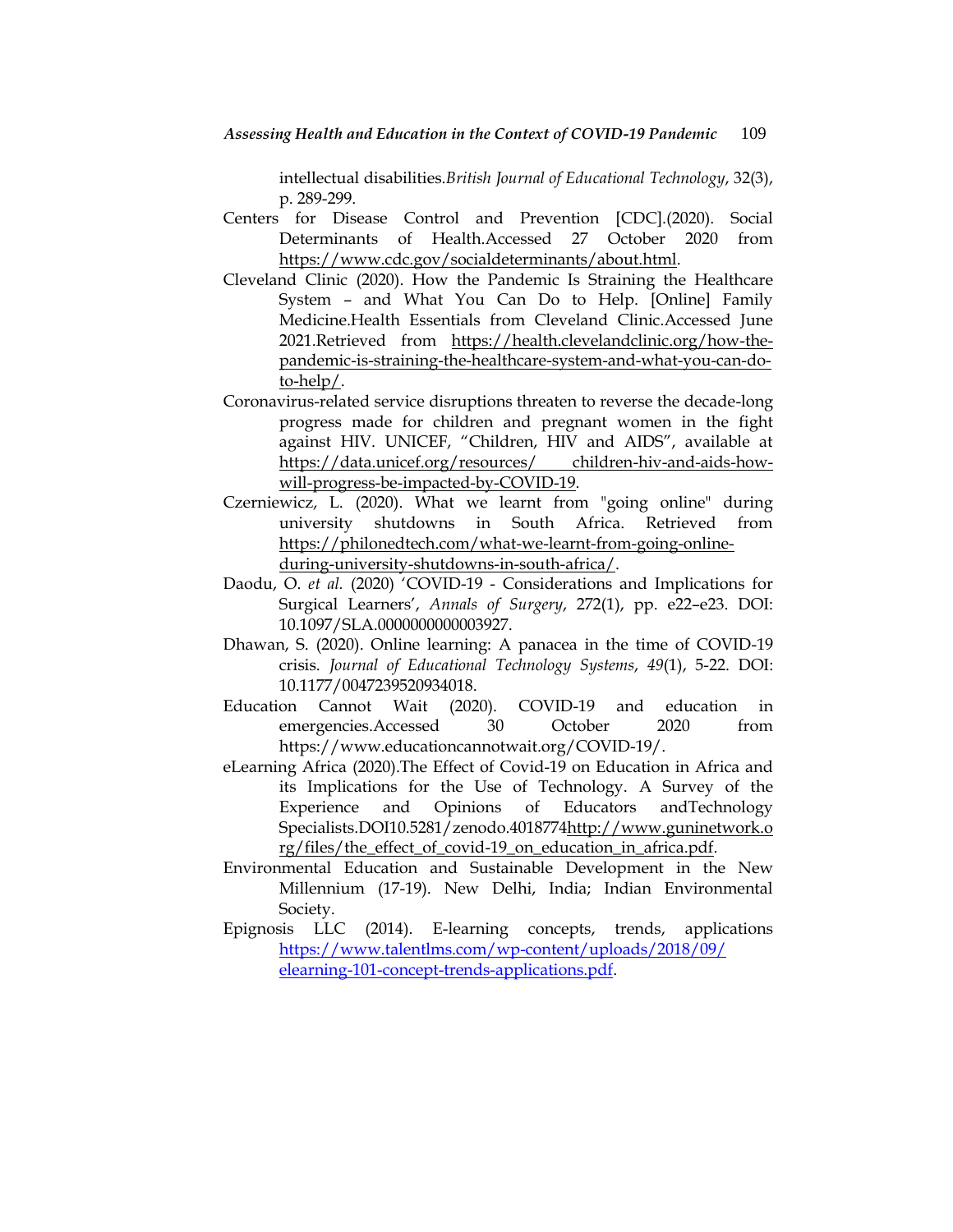- Ertmer, P.A., and A.T. Otternbreit-Leftwich (2019). Teacher technology change: How knowledge, confidence, beliefs, and culture intersect. *Journal of Research on Technology in Education, 42*, 255- 284.https://doi.org/10.1080/15391523.2010.10782551.
- Ertmer, P.A., and A.T. Otternbreit-Leftwich (2019). Teacher technology change: How knowledge, confidence, beliefs, and culture intersect. Journal of Research on Technology in Education, 42, 255- 284.https://doi.org/10.1080/15391523.2010.10782551.
- Farber, O.N. (2020) 'Medical students can help combat Covid-10. Don't send them home", *Medical Education*, pp. 1–6. Available at: http://doi.wiley.com/10.1046/j.1365-2923.2003.01723.x.
- Garbe. A., U. Ogurlu, N. Logan and P. Perry Cook (2020). COVID-19 and Remote Learning: Experiences of Parents with Children during the Pandemic. *American Journal of Qualitative Research, 4 (3), pp. 45-65. https://doi.org/10.29333/ajqr/8471.*
- Golin, R., C. Godfrey, J. Firth, L. Lee, T. Minior, B.R. Phelps, E.G. Raizes, J.A. Ake and G.K. Siberry (2020). PEPFAR's response to the convergence of the HIV and COVID‐ 19 pandemics in Sub-Saharan Africa.*Journal of the International AIDS Society*, *23*(8), e25587.
- Griggs, J., A. Whitworth, R. Walker, D. McLennan and M. Noble (2008).Person or place-based policies to tackle disadvantage? Joseph Rowntree Foundation, London.
- Gyampoh, A.O., H.K. Ayitey, C. Fosu-Ayarkwah, S.A. Ntow, J. Akossah, M. Gavor and D. Vlachopoulos (2020). Tutor Perception on Personal and Institutional Preparedness for Online Teaching-Learning during the COVID-19 Crisis: The Case of Ghanaian Colleges of Education. *African Educational Research Journal*, *8*(3), 511-518. DOI: 10.30918/AERJ.83.20.088.
- Hemsley, C. (2002). Jones International University's focus on quality eLearning opens doors or students worldwide. *Business Media*, 39(9), pp. 26-29.
- Huang, R., A. Tlili, T.W. Chang, X. Zhang, F. Nascimbeni and D. Burgos (2020). Disrupted classes, undisrupted learning during COVID-19 outbreak in China: Application of open educational practices and resources. *Smart Learning Environments*, *7*(1), 1-15. [https://doi.org/10.1186/s40561-020-00125-8.](https://doi.org/10.1186/s40561-020-00125-8)
- Huang, R.H., D.J. Liu, A. Tlili, J.F. Yang and H.H. Wang et al. (2020). Handbook on Facilitating Flexible Learning During Educational Disruption: The Chinese Experience in Maintaining Undisrupted Learning in COVID-19 Outbreak. Beijing: Smart Learning Institute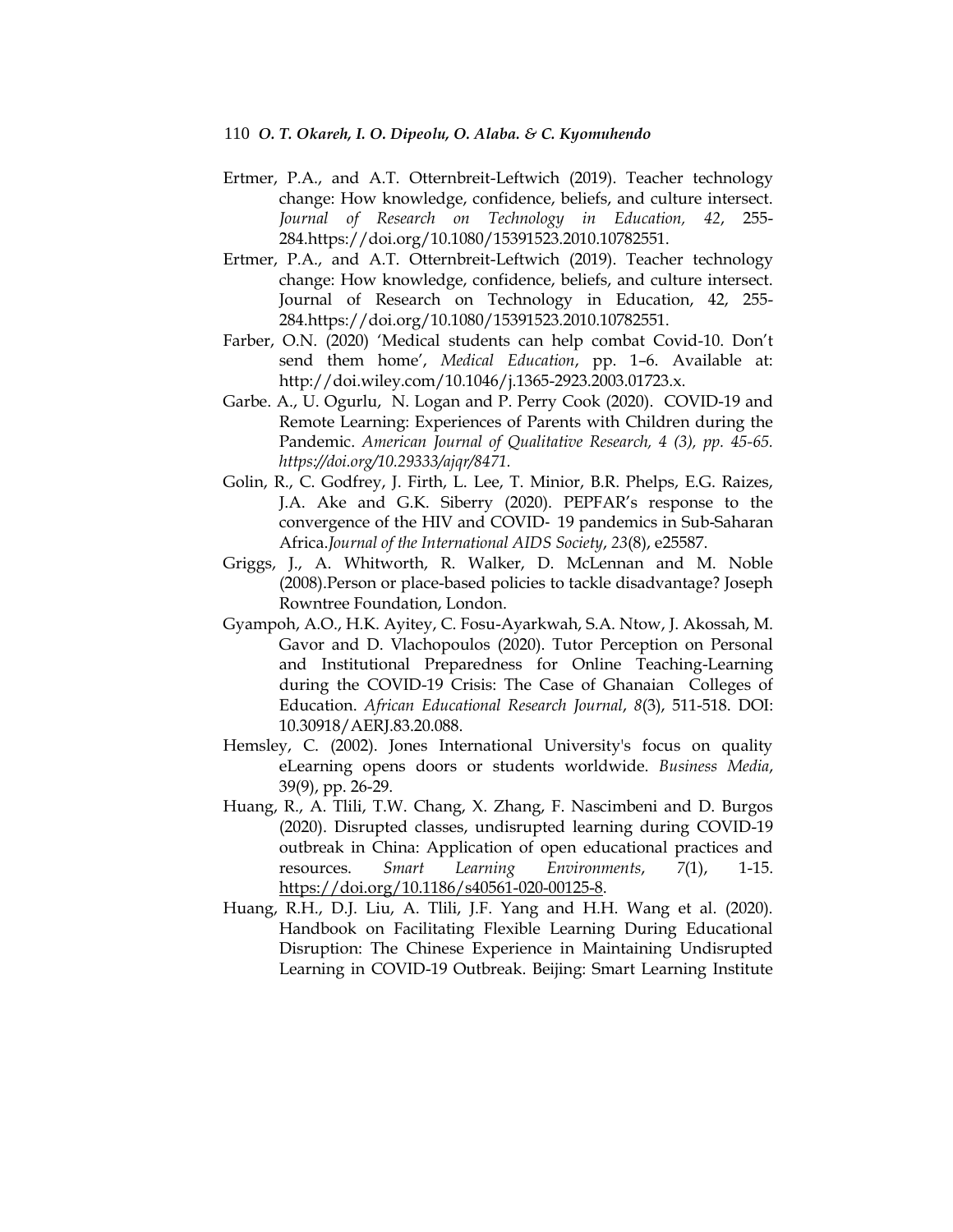of Beijing Normal University. Retrieved from [https://iite.unesco.org/wp-content/uploads/2020/03/Handbook](https://iite.unesco.org/wp-content/uploads/2020/03/Handbook-on-Facilitating-Flexible-Learning-in-COVID)[on-Facilitating-Flexible-Learning-in-COVID.](https://iite.unesco.org/wp-content/uploads/2020/03/Handbook-on-Facilitating-Flexible-Learning-in-COVID)

- Human Rights Watch.(2020). Impact of Covid-19 on Children"s Education in Africa.*35th Ordinary Session* [online]. August 26, 2020. Accessed June 2021. Retrieved from [https://www.hrw.org/news](https://www.hrw.org/news%20/2020/08/26/impact-covid-19-childrens-education-africa)  [/2020/08/26/impact-covid-19-childrens-education-africa.](https://www.hrw.org/news%20/2020/08/26/impact-covid-19-childrens-education-africa)
- International Labour Organization (ILO) Sectoral Brief (2020). COVID-19 and the education sector [https://www.ilo.org/wcmsp5/ groups/](https://www.ilo.org/wcmsp5/%20groups/%20public/---ed_dialogue/---sector/documents/%20briefingnote/%20wcms_%20742025.pdf)  [public/---ed\\_dialogue/---sector/documents/ briefingnote/ wcms\\_](https://www.ilo.org/wcmsp5/%20groups/%20public/---ed_dialogue/---sector/documents/%20briefingnote/%20wcms_%20742025.pdf)  [742025.pdf.](https://www.ilo.org/wcmsp5/%20groups/%20public/---ed_dialogue/---sector/documents/%20briefingnote/%20wcms_%20742025.pdf)
- Kapasia, N., P. Paul, A. Roy, J. Saha, A. Zaveri, R. Mallick, ... and P. Chouhan (2020). Impact of lockdown on learning status of undergraduate and postgraduate students during COVID-19 pandemic in West Bengal, India.*Children and Youth Services Review*, *116*, 10519[4.https://doi.org/10.1016/j.childyouth.2020.105194.](https://doi.org/10.1016/j.childyouth.2020.105194)
- Karakara, A.A.W., E.S. Osabuohien and L. Chen (2019).Households' ICT access and educational vulnerability of children in Ghana.Cogent Social Sciences, 5(1), 1701877[.https://doi.org/10.1080/](https://doi.org/10.1080/%2023311886.2019.1701877)  [23311886.2019.1701877.](https://doi.org/10.1080/%2023311886.2019.1701877)
- Klasen, J.M. *et al.* (2020) ""The storm has arrived": the impact of SARS-CoV-2 on medical students", *Perspectives on Medical Education*, 9(3), pp. 181–185. DOI: 10.1007/s40037-020-00592-2.
- Lilllejord, S., K. Børte and E. Ruud (2018). Teaching and Learning With Technology in Higher Education.
- Lynch M.A. and A. Pusey-Murray (2021). The Effects of Covid-19 in the Healthcare System, *Public Health Research.* 11 (1): 2021, pp. 15-18. doi: 10.5923/j.phr.20211101.02.
- Lynch, M.A. & S. Okachi (2020). Prioritising your mental health during this COVID-19 outbreak: A Jamaican perspective. International Journal of Innovative Science and Research Technology, Volume 5, Issue 3, ISSN - 2456-2165, PP:- 981-982. Retrieved from [https://ijisrt.com/](https://ijisrt.com/%20prioritizing-your-mental-health-during-this-covid19-outbreak-a-jamaican-perspective)  [prioritizing-your-mental-health-during-this-covid19-outbreak-a](https://ijisrt.com/%20prioritizing-your-mental-health-during-this-covid19-outbreak-a-jamaican-perspective)[jamaican-perspective.](https://ijisrt.com/%20prioritizing-your-mental-health-during-this-covid19-outbreak-a-jamaican-perspective)
- Marbot O. 2020. Coronavirus Africa Map: Which Countries are Most at Risk?https://www.theafricareport.com/23948/coronavirus-africawhich-countries-are-most-at-risk/.
- Mhlanga, D., & T. Moloi (2020). COVID-19 and the Digital Transformation of Education: What Are We Learning on 4IR in South Africa? Education Sciences, 10(7), 180.doi:10.3390/educsci10070180.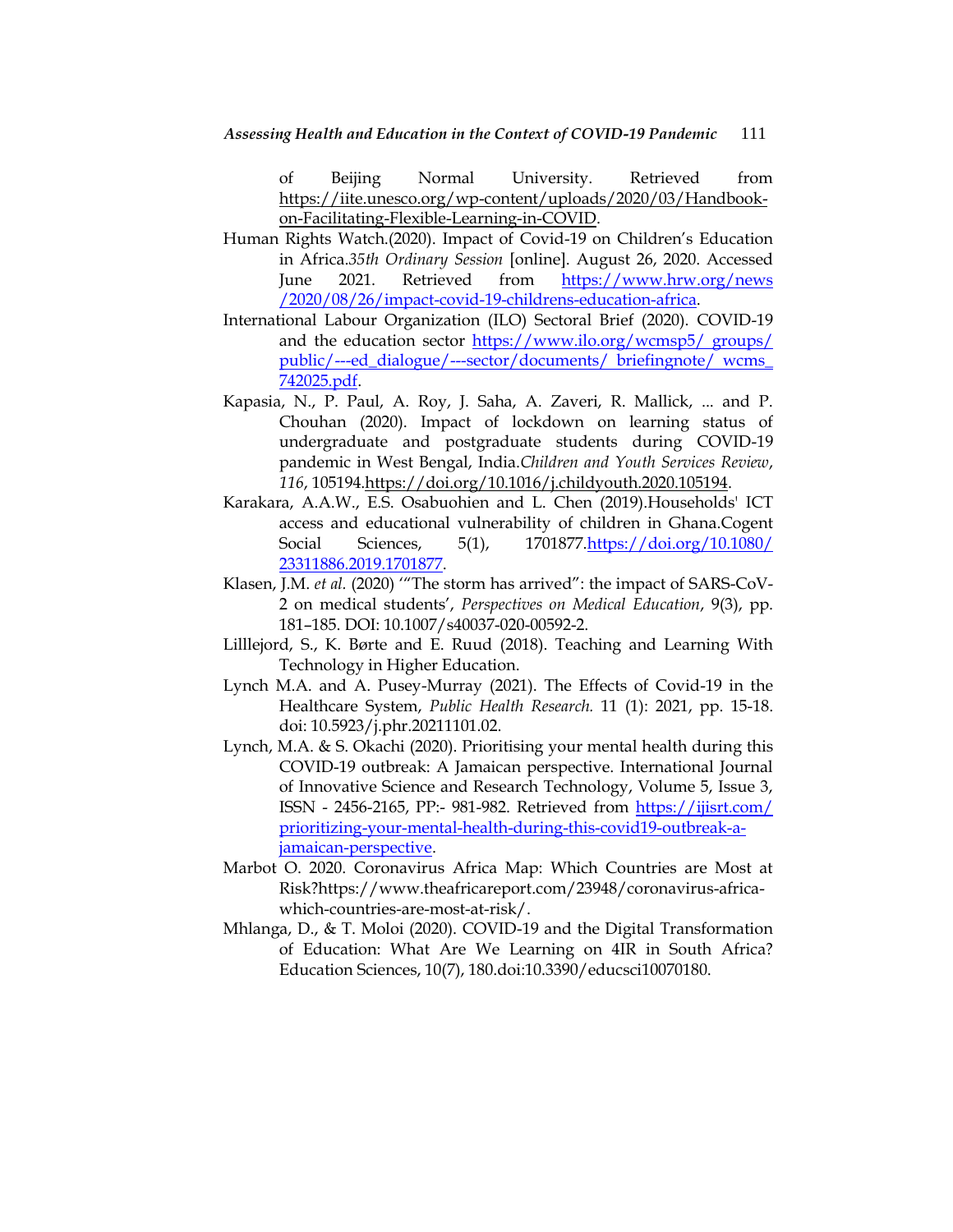- Office of Disease Prevention and Health Promotion [ODPHP].(2020). Determinants of Health. Healthy People 2020 Accessed 29 October 2020 from https://www.healthypeople.gov/2020/topicsobjectives/topic/social-determinants-of-health.
- Panahi, P. and F. Borna (2014) "Distance learning: Challenges, new solution", *2014 37th International Convention on Information and Communication Technology, Electronics and Microelectronics, MIPRO 2014 - Proceedings*, (May 2014), pp. 653–656. DOI: 10.1109/MIPRO.2014.6859648.
- Physiopedia (2020).Determinants of Health. 2020, 15 October. Retrieved 30 October 2020 from [https://www.physio-pedia.com/i](https://www.physio-pedia.com/)ndex.php? title=Determinants\_of\_Health&oldid=254456).
- Pinoncely, V. (2016). Poverty, place and inequality: Why place-based approaches are key to tackling poverty and inequality. London: Royal Town Planning Institute.
- Rapanta, C., L. Botturi, P. Goodyear, L. Guàrdia and M. Koole (2020). Online university teaching during and after the COVID-19 crisis: Refocusing teacher presence and learning activity. Postdigital Science and Education, 1-23. [https://doi.org/10.1007/s42438-020-](https://doi.org/10.1007/s42438-020-00155-y) [00155-y.](https://doi.org/10.1007/s42438-020-00155-y)
- Rasmussen, S. *et al.* (2020).'Medical students for healthcare staff shortages during the COVID-19 pandemic", *The Lancet*, 395(10234), pp. e79– e80. DOI: 10.1016/S0140-6736(20)30923-5.
- Sadler-Smith, E. (2000). "Modern" learning methods: rhetoric and reality. Personnel Review, 29(4),474-490.
- Sartorius N. (2006).The meanings of health and its promotion.*Croatian medical journal*, *47*(4), 662–664.
- Singh, H. (2001). Building effective blended learning programs. Educational Technology 43(6): 51- 54.
- Singu, S., A. Acharya, K. Challagundla and S.N.Byrareddy (2020).Impact of social determinants of health on the emerging COVID-19 pandemic in the United States.*Frontiers in public health*, *8*. https:// www.frontiersin.org/articles/10.3389/fpubh.2020.00406/full.
- Sustainable Development Solutions Network (2013).An Action Agenda for Sustainable Development.Report for the UN Secretary-General. Paris, France and New York, USA: SDSN. Available at http://unsdsn.org/wp-content/uploads/2013/06/140505-An-Action-Agenda-for-Sustainable-Development.pdf.
- The Economist (30 April 2020). "Closing schools for COVID-19 does lifelong harm and widens inequality."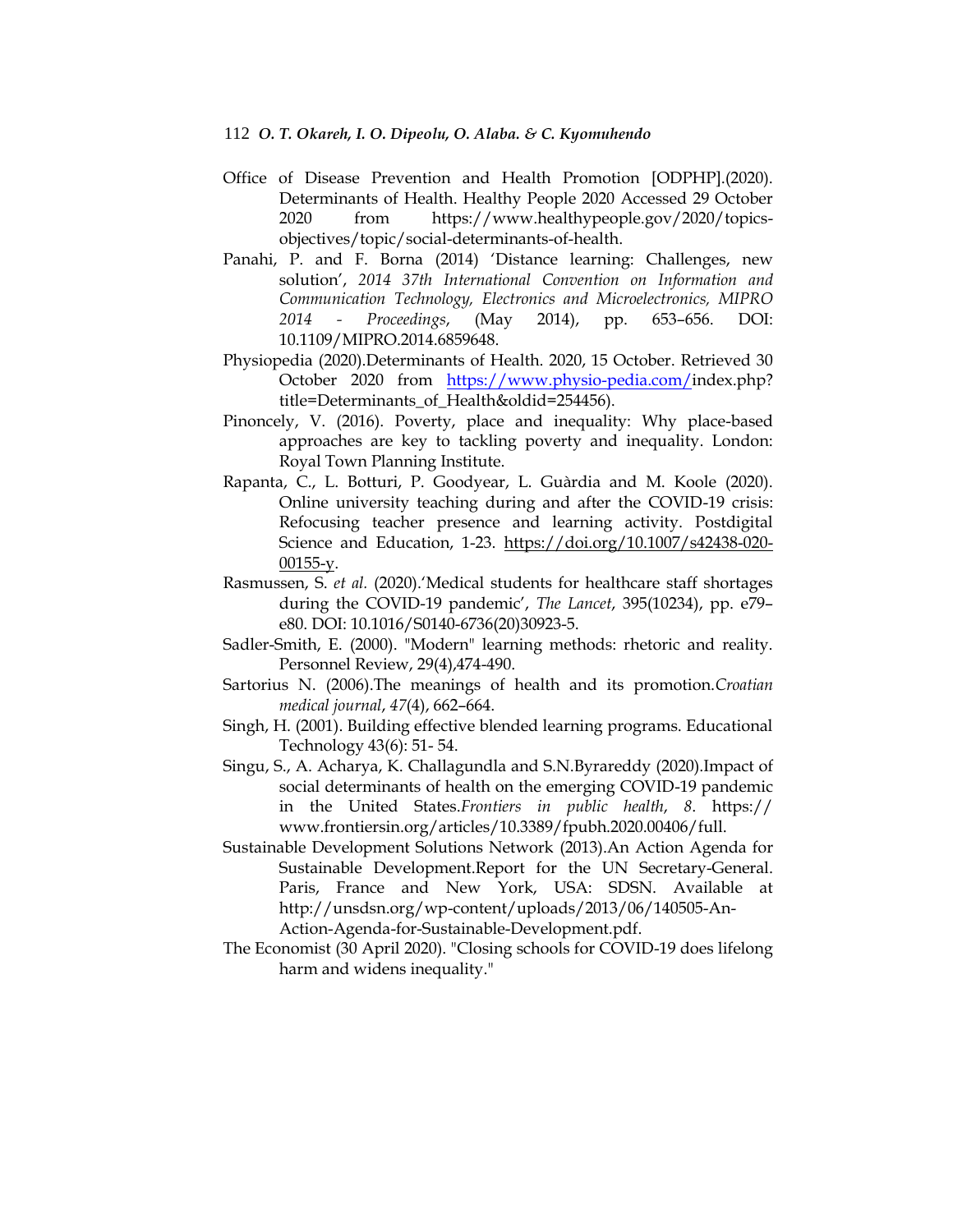- The Sustainable Development Goals Center for Africa and Sustainable Development Solutions Network (2020). Africa SDG Index and Dashboards Report 2020. Kigali and New York: SDG Center for Africa and Sustainable Development Solutions Network.
- UNESCO (2020). Build back better: Education must change after COVID-19 to meet the climate crisis. Accessed 27 September 2020 from https://en.unesco.org/news/build-back-better-education-mustchange-after-COVID-19-meet-climate-crisis.
- UNESCO, Global Education Monitoring (GEM) Report (2020) Inclusion and education: all means all, 2020, available at https://unesdoc. unesco.org/ark:/48223/pf0000373718.
- UNESCO, U. and T. W. B. (2020) *What have we learnt? Overview of findings from a survey of ministries of education on national responses to COVID-19*, *Paris, New York, Washington D.C.: UNESCO, UNICEF, World Bank.*
- UNESCO, U. and the W.B. (2020). "Survey on National Education Responses to COVID-19 School Closures, round 2.",*Paris, New York, Washington D.C.: UNESCO, UNICEF, World Bank.*
- UNHCR, (2020). Considerations & Options for Connected Education:COVID-19 Response. How to ensure refugees benefit from national virtual learning responses. [https://www.unhcr.org/5e81cf1d7.pdf.](https://www.unhcr.org/5e81cf1d7.pdf)
- UNICEF, (2020). All Means All How to support learning for the most vulnerable children in areas of school closures. A checklist for UNICEF staff on factors to consider when planning COVID-19 education response1 [https://www.unicef.org/disabilities/files/](https://www.unicef.org/disabilities/files/%20All_means_All_Equity_and_Inclusion_in_COVID19_EiE_Response.pdf) [All\\_means\\_All\\_Equity\\_and\\_Inclusion\\_in\\_COVID19\\_EiE\\_Response.](https://www.unicef.org/disabilities/files/%20All_means_All_Equity_and_Inclusion_in_COVID19_EiE_Response.pdf) [pdf.](https://www.unicef.org/disabilities/files/%20All_means_All_Equity_and_Inclusion_in_COVID19_EiE_Response.pdf)
- UNICEF (2020). LACRO COVID-19 Education Response: Reaching the Most Vulnerable Children. [https://www.unicef.org/lac/en /media](https://www.unicef.org/lac/en%20/media%20/14531/file)  [/14531/file.](https://www.unicef.org/lac/en%20/media%20/14531/file)
- UNICEF, (2020).Keeping the world's children learning through COVID-19[.https://www.unicef.org/coronavirus/keeping-worlds-children](https://www.unicef.org/coronavirus/keeping-worlds-children-learning-through-covid-19)[learning-through-COVID-19.](https://www.unicef.org/coronavirus/keeping-worlds-children-learning-through-covid-19)
- UNICEF, (2020).Putting the "learning" back in remote learning.Issue brief | Policies to uphold effective continuity of learning through COVID-19. Issue brief. Office of Global Insight and Policy[.https://www.unicef.org/globalinsight/sites/unicef.org.glob](https://www.unicef.org/globalinsight/sites/unicef.org.globalinsight/files/2020-06/UNICEF-Global-Insight-remote-learning-issue-brief-2020.pdf) [alinsight/files/2020-06/UNICEF-Global-Insight-remote-learning](https://www.unicef.org/globalinsight/sites/unicef.org.globalinsight/files/2020-06/UNICEF-Global-Insight-remote-learning-issue-brief-2020.pdf)[issue-brief-2020.pdf.](https://www.unicef.org/globalinsight/sites/unicef.org.globalinsight/files/2020-06/UNICEF-Global-Insight-remote-learning-issue-brief-2020.pdf)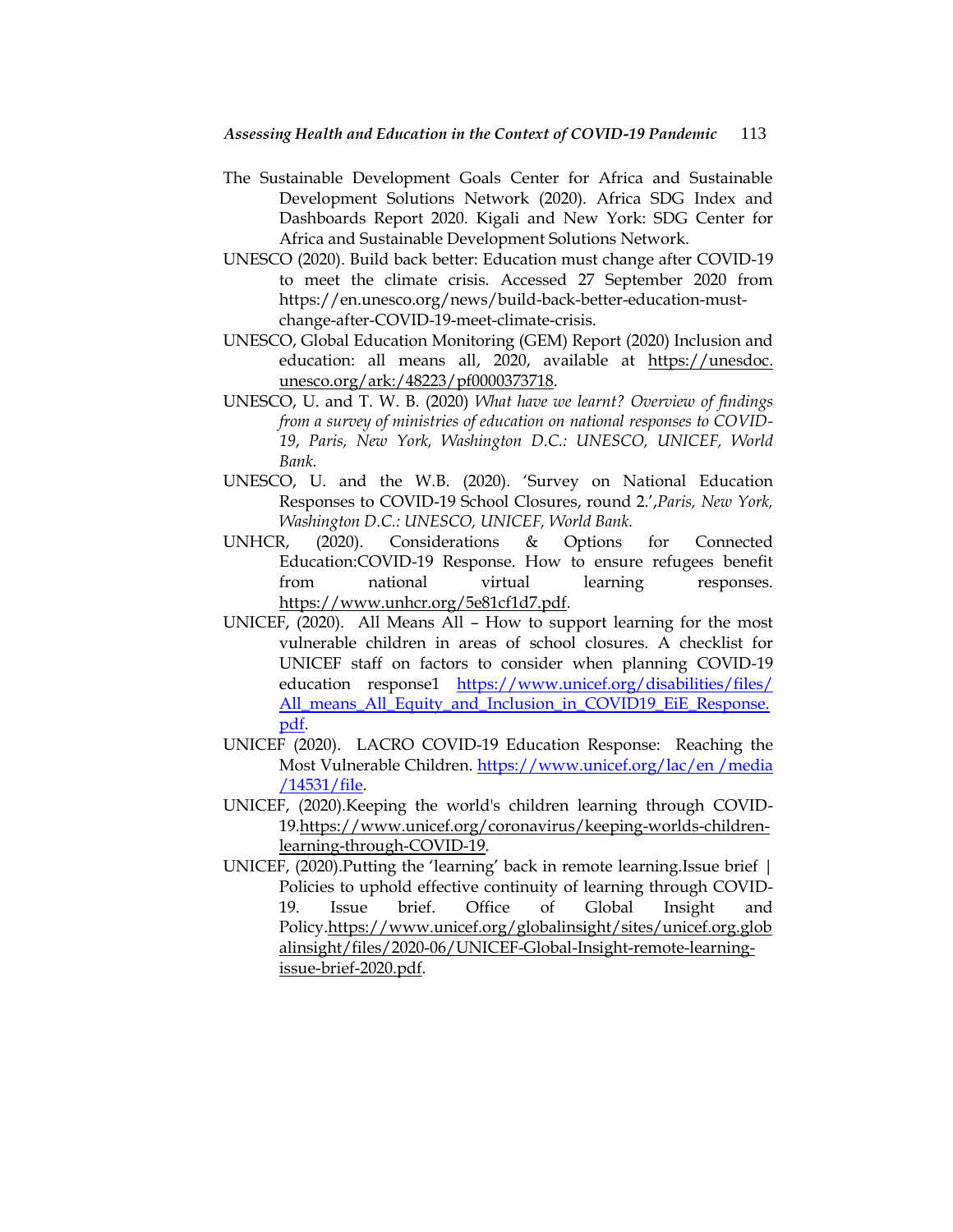- UNICEF, (2020). Unequal access to remote schooling amid COVID-19 threatens to deepen global learning crisis. [https://www.unicef.org/press-releases/unequal-access-remote](https://www.unicef.org/press-releases/unequal-access-remote-schooling-amid-covid-19-threatens-deepen-global-learning)[schooling-amid-COVID-19-threatens-deepen-global-learning.](https://www.unicef.org/press-releases/unequal-access-remote-schooling-amid-covid-19-threatens-deepen-global-learning)
- UNICEF, (2020). UNICEF and the COVID-19 Response for Education in Jordan: One Month On. [https://reliefweb.int/report/jordan/](https://reliefweb.int/report/jordan/%20unicef-and-COVID-19-response-education-jordan-one%20month)  [unicef-and-COVID-19-response-education-jordan-one month.](https://reliefweb.int/report/jordan/%20unicef-and-COVID-19-response-education-jordan-one%20month)
- UNICEF, (2020). COVID-19: Education preparedness and response. UNICEF's response to the educational challenges in Latin America and the Caribbean region during COVID-19.https:// www.unicef.org/lac/en/COVID-19-education-preparedness-andresponse.
- UNICEF, (2020b) *Education and COVID-19*, *https://data.unicef.org/topic/education/COVID-19/*.
- UNICEF, Childcare in a global crisis: the impact of COVID-19 on work and family life.Available at [https://www.unicef-irc.org/article/2027-](https://www.unicef-irc.org/article/2027-40-million-children-miss-out-on-early-education-in-critical-pre-school-year-due-to.html) [40-million-children-miss-out-on-early-education-in-critical-pre](https://www.unicef-irc.org/article/2027-40-million-children-miss-out-on-early-education-in-critical-pre-school-year-due-to.html)[school-year-due-to.html.](https://www.unicef-irc.org/article/2027-40-million-children-miss-out-on-early-education-in-critical-pre-school-year-due-to.html)
- United Nations (n.d).Sustainable development goals[.https://www.un.org/sustainabledevelopment/education/.](https://www.un.org/sustainabledevelopment/education/)
- United Nations (UN) (2020). Policy Brief: Education during COVID-19 and beyond.
- Wang, C., Z. Cheng, X.G. Yue and M. McAleer (2020).Risk management of COVID-19 by universities in China.Journal of Risk Financial Management, 13 (36).doi:10.3390/jrfm13020036.
- World Bank, "The COVID-19 Pandemic: Shocks to education and policy responses", available at <https://www.worldbank.org/en/> topic/ education/publication/the-covid19-pandemic-shocks-to-educationand-policy-responses.
- World Bank. (2020b). Remote Learning and COVID-19 The use of educational technologies at scale across an education system as a result of massive school closings in response to the COVID-19 pandemic to enable distance education and online learning. Retrieved from [file:///E:/PC/Rapid-Response-Briefing-Note-](file:///E:/PC/Rapid-Response-Briefing-Note-Remote-Learning-and-COVID-19-Outbreak.pdf)[Remote-Learning-and-COVID-19-Outbreak.pdf.](file:///E:/PC/Rapid-Response-Briefing-Note-Remote-Learning-and-COVID-19-Outbreak.pdf)
- World Health Organisation [WHO], (2008). Launch of the final report of the Commission on Social Determinants of Health. Director General, M. Chan *statement to the press, August 28*, Geneva. Retrieved 30 October 2020 from [https://www.who.int/dg/speeches/2008/ 20080828](https://www.who.int/dg/speeches/2008/%2020080828%20/en/)   $/en/$ .